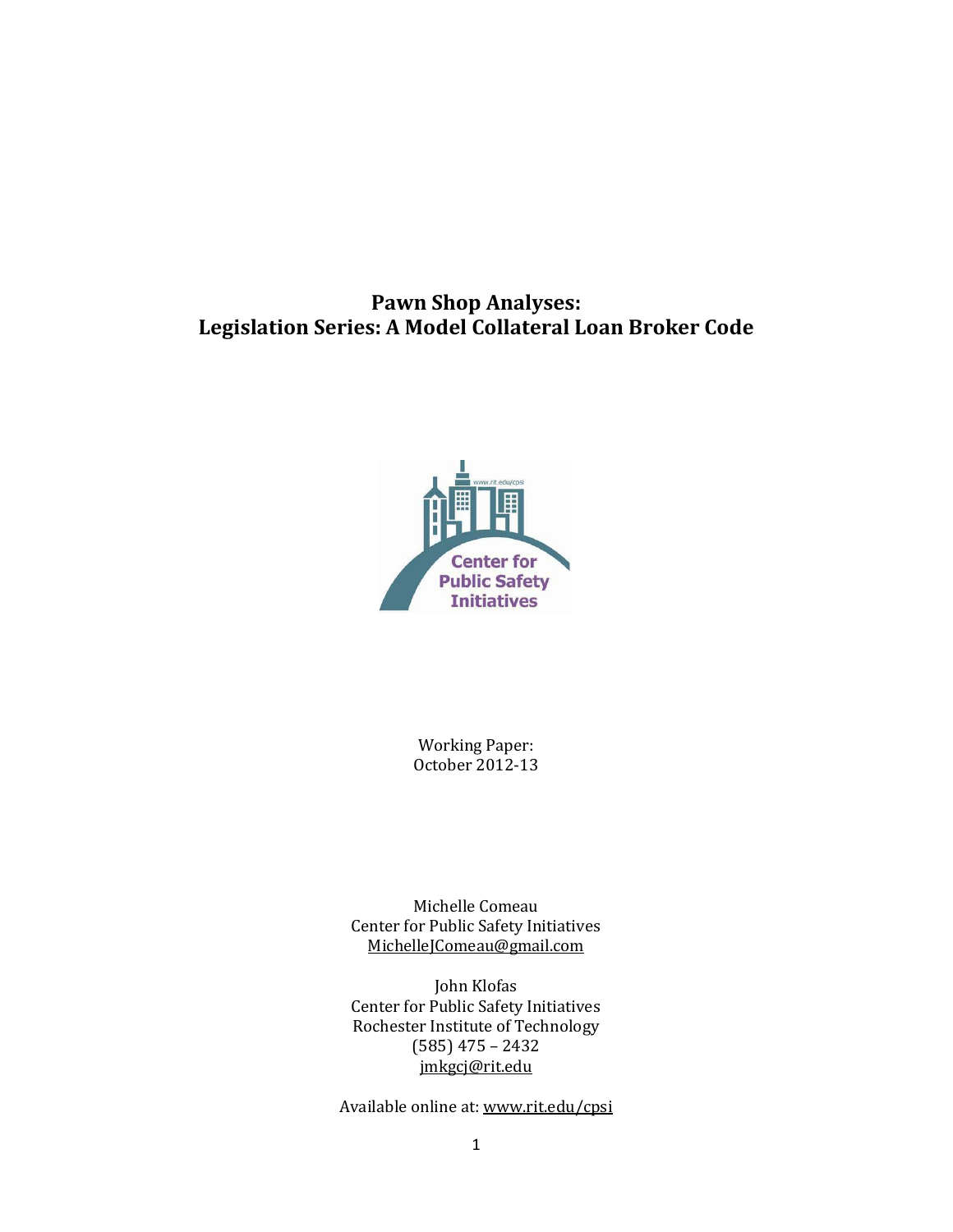### **INTRODUCTION**

This is the final entry in our miniseries on collateral loan broker legislation within our ongoing analyses of pawn shops. Thus far, we have identified the extent to which pawn shop ordinances exist throughout New York State and how these local codes reflect their statewide counterpart. Now we draw upon this information for our model code for the operation of collateral loan broking businesses.

As demonstrated in our prior paper, there is no real conformity among jurisdictional codes at the village-, town-, and city-level. This poses a concern as it means certain jurisdictions will not cover important information that was excluded from Article 5 of the General Business Law – such as hours of operation and electronic reporting. There is also a lack of comprehensiveness in many codes; not one jurisdiction refers to all aspects of Article 5 in their code and only half of all jurisdictions so much as make a direct reference to Article 5 or the General Business Law.

The model collateral loan broker code was designed to address these concerns. It is a wholly comprehensive code that addresses all aspects of Article 5 and much of the information included in the thirty-eight jurisdictional codes. The code was written to apply at the village-, town-, city-, or county-level. It is our hope that this code would serve as a model for any jurisdiction looking to update or develop their own code. Because it was written to apply at several jurisdictional levels, the ordinance does not address any particular unique characteristics that may be present in certain municipalities. To promote the ease of reading this code, we have labeled this code as Article 77 for the fictional City of Burman, Everest County.

The code is divided into the following sections:

- § 77-1. Definitions.
- § 77-2. Legislative intent.
- § 77-3. Compliance with local, county, state law and regulations required; inconsistency; severability.
- § 77-4. Licensing Agent.
- § 77-5. Interpretation of provisions; disclaimer of liability.
- § 77-6. Collateral loan broker registration statement.
- § 77-7. License required; use of term "pawnbroker"; advertisements.
- § 77-7A. License: Application.
- § 77-7B. Fee.
- § 77-7C. Bond.
- § 77-7D. Issuance of license.
- § 77-7E. License use exclusive; renewal; duplicate licenses
- § 77-7F. Denial of license; reapplication after rejection.
- § 77-8. Hours of operation; business on Sunday prohibited.
- § 77-9. Under 18 prohibited; list of employees.
- § 77-10. Continuing education requirement.
- § 77-11. Zoning; open air business; provision of electronic security monitoring systems.
- § 77-12. Identity of person from whom purchase is made; purchase of property from certain persons prohibited.
- § 77-13. Rate of interest.
- § 77-14. Maintenance of records.
- § 77-14A. Availability of records for inspection.
- § 77-15. Memorandum to be given; tag; method of payment for used goods.
- § 77-16. Holding period.
- § 77-17. Redemption of pledged article; refusal to surrender articles.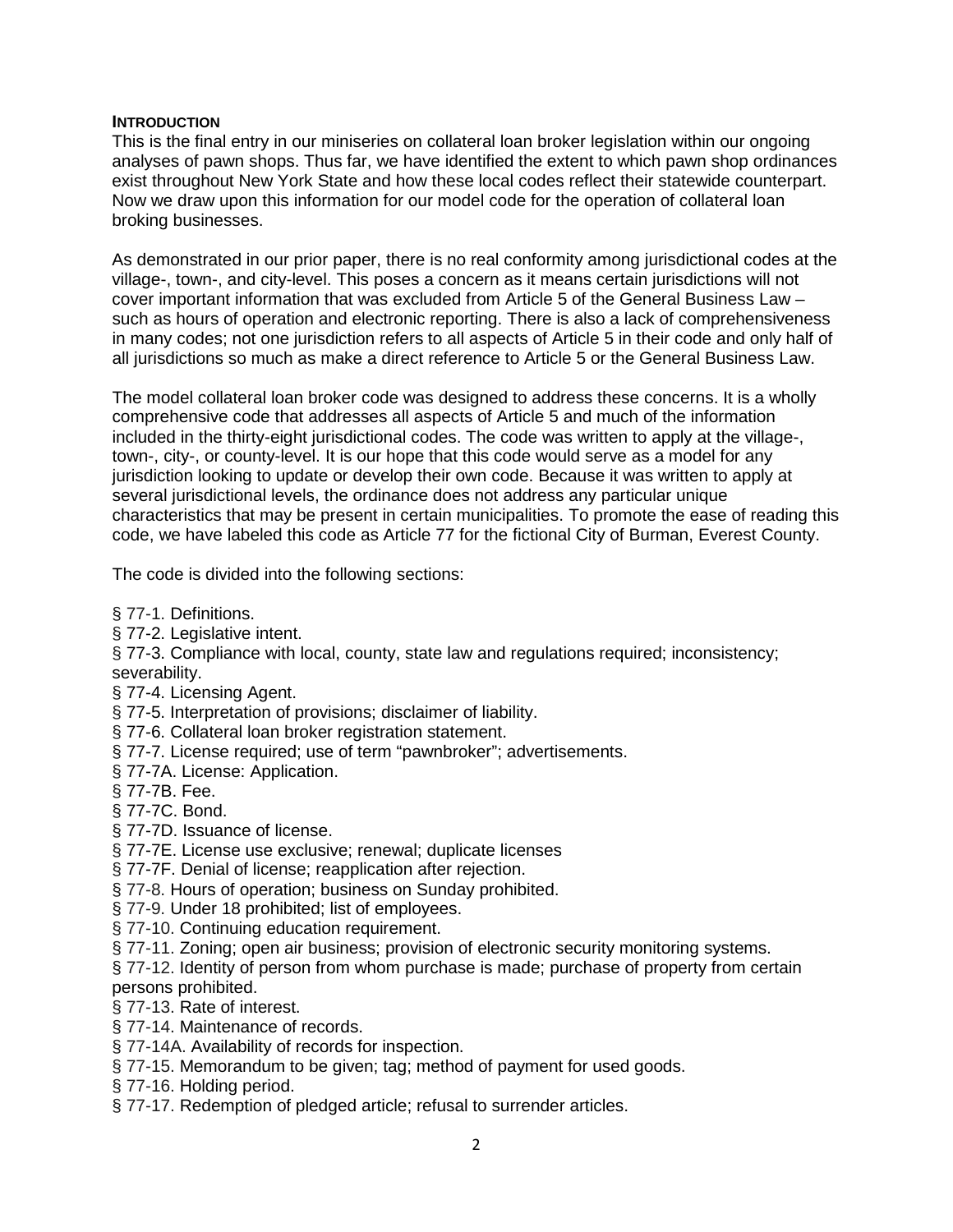§ 77-18. Sale of goods; disposition of proceeds.

§ 77-19. Illegal goods; alteration to articles.

§ 77-20. Lost and stolen property.

§ 77-21. Daily report to the Chief of Police required.

§ 77-21A. Electronic reporting of transactions to the Chief of Police required.

§ 77-22. Enforcement.

§ 77-23. Revocation and suspension procedure; hearings; appeals.

§ 77-24. Penalties for offenses.

§ 77-25. When effective.

All content for this model code was drawn upon from the thirty-eight jurisdictions previously identified in the prior two papers and from Article 5 of the General Business Law for the State of New York. For more explicit information on where particular sections of the code were drawn from please contact the author.

# **§ 77 – Collateral Loan Brokers**

### **§ 77-1. Definitions.**

When used in this chapter, unless otherwise expressly stated, the following terms shall have the meanings indicated:

COLLATERAL LOAN BROKER OR PAWNBROKER. As defined in §§ 40 and 52 of the General Business Law, the terms "collateral loan broker" or "pawnbroker" contained in this article shall be construed so as to include any person, partnership, or corporation:

- A. Loaning money on deposit or pledge of personal property, other than securities or printed evidences of indebtedness; or
- B. Dealing in the purchasing of personal property on condition of selling back at a stipulated price; or
- C. Designated or doing business as furniture storage warehouseman, and loaning and advancing money upon goods, wares, or merchandise pledged or deposited as security collateral.
- D. Nothing herein shall be construed to prohibit a collateral loan broker from employing the title pawnbroker in connection with the collateral loan business. The title pawnbroker shall be used exclusively by a collateral loan broker.

PERSON. One or more persons of either sex, natural persons, corporation, partnership, associations, joint-stock companies and all other entities capable of being sued.

### § **77-2. Legislative intent.**

- A. General Business Law §40 authorizes the licensing authority of the local governing body to issue licenses to carry on the business of a collateral loan broker. Therefore, this chapter is being enacted, pursuant to the requirements and standards set forth in Article 5 of the General Business Law, to establish a procedure by which the City Clerk may issue said licenses.
- B. The purpose of this chapter is to promote the health, safety, peace, tranquility, and general welfare of the people of the City of Burman, New York, to protect the property rights of Burman City residents, to assist law enforcement in the recovery of stolen property and the identification of suspects, and to protect and preserve property values by regulating the licensing of collateral loan brokers and imposing requirements that insure that collateral loan brokerage businesses are operated by citizens of good character and are located in such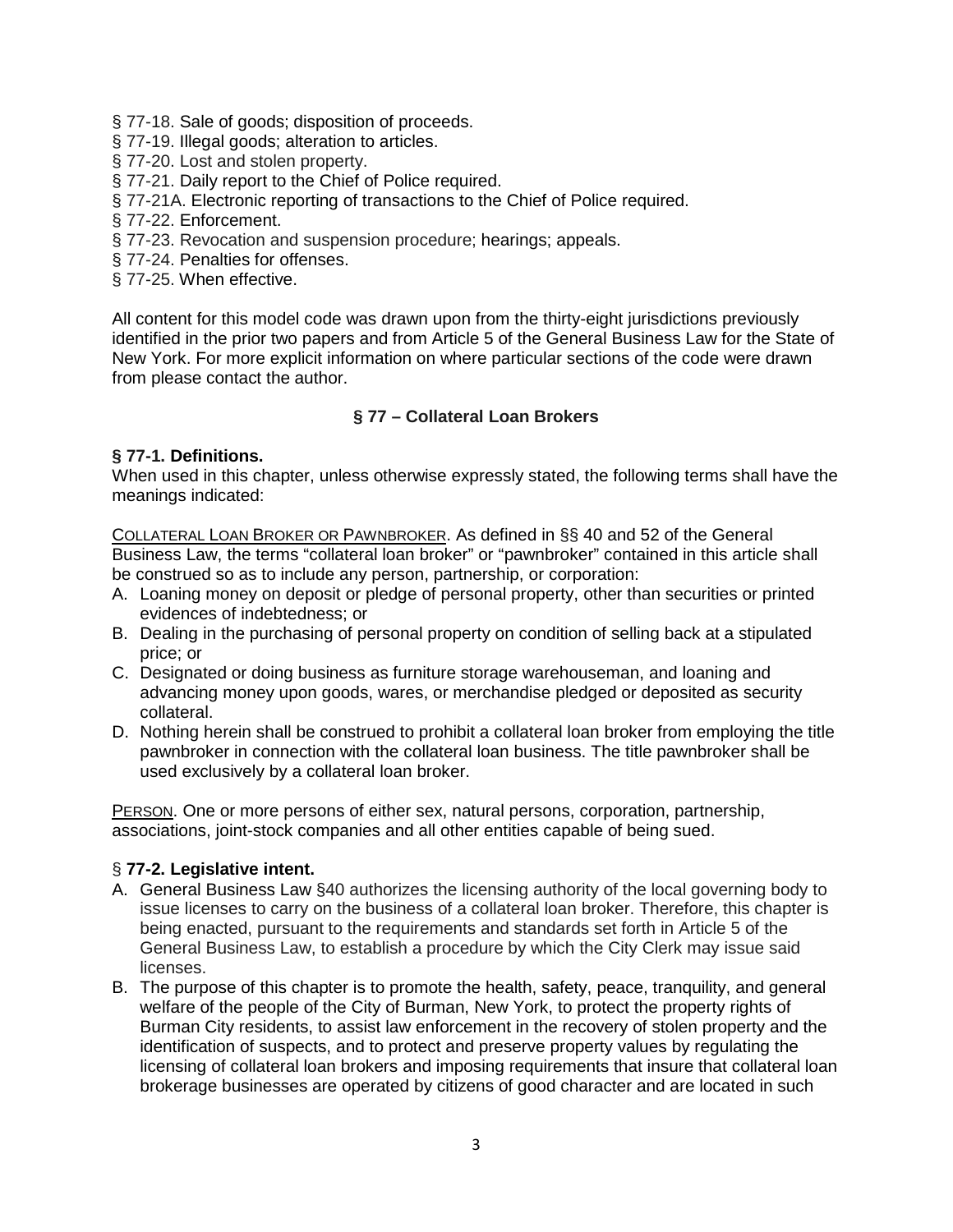zoning districts as may be designated by the Zoning Board as appropriate for such activities.

### § **77-3. Compliance with local, county, state law and regulations required; inconsistency; severability.**

- A. This chapter is enacted pursuant to the authority granted to the City of Burman by Article 5 of the General Business Law concerning collateral loan brokers and by Chapter 45 of the City Law concerning licensing.
- B. Every collateral loan broker shall comply with the all the provisions of the Municipal Home Rule Law of the State of New York, Article 9 of the Town Law of the State of New York, and Article 5 of the New York State General Business Law, the Everest County Administrative Code, as well as all rules and regulations promulgated by the State Comptroller pursuant to the General Business Law § 55.
- C. Each license hereunder shall be issued subject to compliance by the licensee with all rules, regulations, orders, or statutes now existing or which may hereafter be enacted affecting such business or the conduct thereof; and subject also to the compliance of the requirements of this chapter.
- D. Inconsistency. In the case of any conflict or inconsistency between the provisions of this chapter and the applicable provisions of the General Business Law of the State of New York, the provisions of the General Business Law or other laws of the State shall prevail.
- E. Severability. The invalidity of any word, section, clause, paragraph, sentence, part, or provision of this chapter shall not affect the validity of any other part of this chapter, which can be given effect without such invalid part or parts.

# § **77-4. Licensing Agent.**

- A. The City Clerk is hereby designated as the licensing authority of the City, consistent with the provisions of Article 5, § 41 of the General Business Law, or other applicable laws of the State of New York, and the rules and regulations of the comptroller of the State of New York adopted pursuant thereto, to adopt and amend rules and regulations fixing lawful extra care charges and as to other matters relating to the business of collateral loan brokers in the City.
- B. The City Clerk shall, consistent with the express standards, purposes and intent of this chapter, promulgate, adopt and issue such interpretations, procedural rules, regulations and forms as are in the City Clerk's opinion necessary to effective administration and enforcement of the provisions of this chapter. These interpretations, rules, regulations and forms shall be available to the public at the License Clerk's office. Such rules, regulations and forms shall be effective upon filing with the City Clerk as a communication to the City Council.
- C. The duty of the City Clerk will include but is not limited to the accepting of applications for such licensing, investigating the same and to cause issuance thereof only to reputable persons and to corporations controlled only by reputable persons to carry on and conduct the business of collateral loan broking only at a place or premises to be specified in said license, requiring the posting of the necessary bond and approval of same, administering oaths, examining under oath any collateral loan broker subject hereto or any other person having custody or control of books and records required to be kept by such collateral loan brokers, requiring the filing of the required report of sale of defaulted pledges, imposing fines and penalties for offenses against the General Business Law pertaining to collateral loan brokers, and suspending or revoking licenses for willful violation.
- D. Such license may be revoked by the City Clerk for misconduct on the part of the licensee or his agent after an appropriate hearing based on such charges.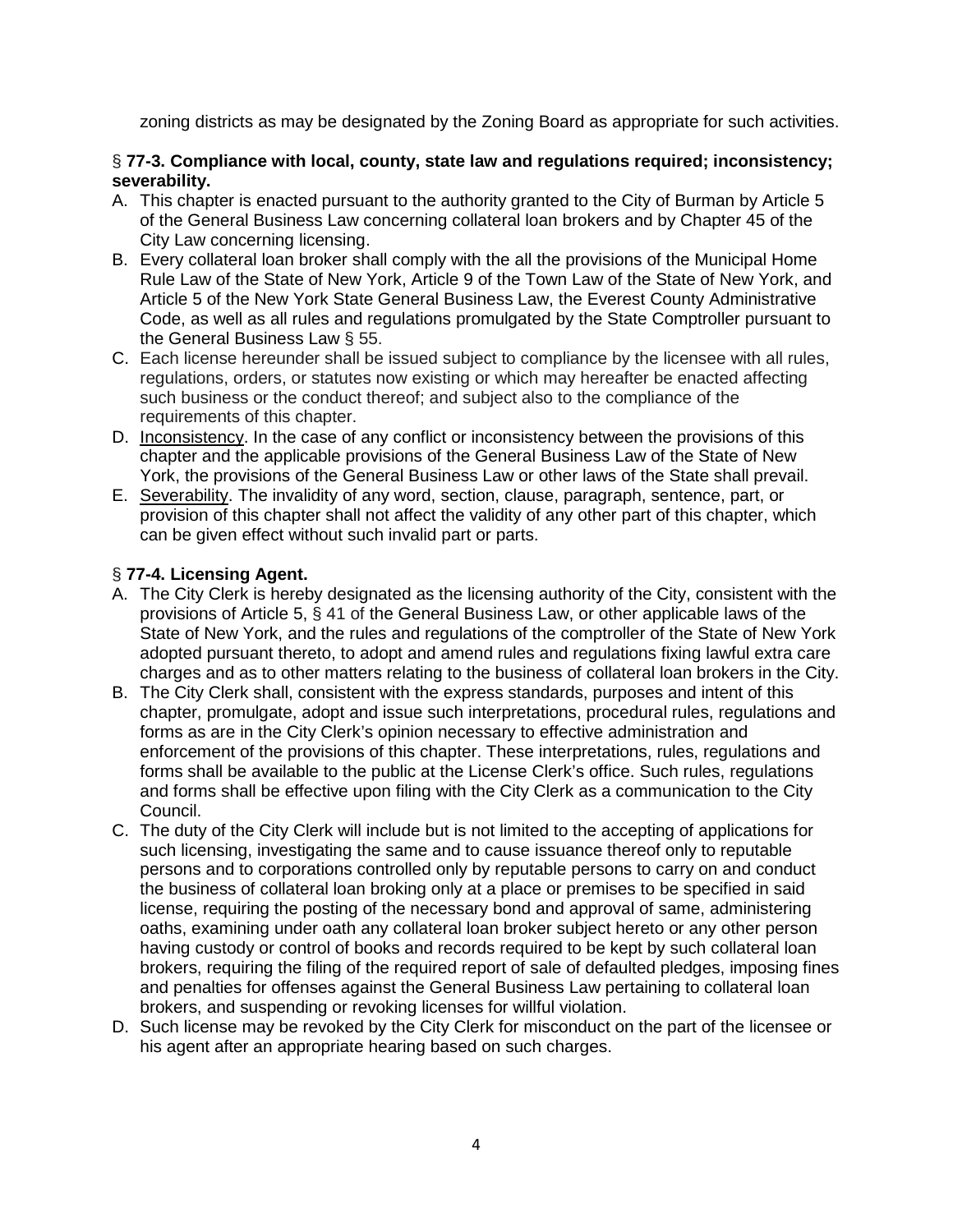### § **77-5. Interpretation of provisions; disclaimer of liability.**

- A. Interpretation of provisions. In interpreting and applying the provisions of this chapter, the rule of interpretation applicable to remedial legislation shall be used so that the spirit and intent of this chapter shall be observed. All provisions shall be:
	- 1. Considered as minimum requirements; and
	- 2. Deemed neither to limit nor repeal any other powers granted to the City of Burman under New York State statutes.
- B. Disclaimer of liability. This chapter shall not create any liability on the part of the City of Burman, its officers, agents or employees, or the Everest County Police Department, its officers, agents or employees, for any act or damage caused as a result from reliance on this chapter or any administrative decision lawfully made thereunder.

### § **77-6. Collateral loan broker registration statement.**

As required by § 53 of the General Business Law, a copy of the collateral loan broker's registration statement shall be filed with the state comptroller prior to the establishment of any premise as a collateral loan broker business.

### § **77-7. License required; use of term "pawnbroker"; advertisements.**

- A. License required. No person, corporation, partnership or firm shall establish, engage in or carry on the business of collateral loan broker, either separately or in connection with some other business, without having obtained a license from the City Clerk of the City of Burman authorizing such person to carry on such business in the manner and upon the conditions stated and set forth in the City Codes and Article 5 of the General Business Law of the State of New York as now existing or as the same may be hereafter amended. No pawnbroker shall carry on business without a license, or during the period in which his license has been suspended or revoked, or after it shall have expired.
- B. Use of term "pawnbroker". Only a person duly licensed as a collateral loan broker pursuant to this chapter shall be permitted to use the phrase "pawnbroker" in connection with the collateral loan business. No collateral loan broker, while licensed as such, shall be licensed as a secondhand dealer, junk dealer, or scrap metal processor.

# § **77-7A. License: Application.**

- A. Every person who wishes to engage in business as a collateral loan broker must file an application with the City Clerk of the City of Burman, supplied by the City Clerk, containing the following information:
	- 1. The name and description of the applicant. Individuals operating under a trade name must present a certified copy of the trade name certificate filed in the Everest County Clerk's office. A partnership conducting business, whether or not under a trade name, must submit a certified copy of the partnership certificate filed in the Everest County Clerk's office when the partnership was formed. A corporation must furnish a copy of the filing receipt for the certificate of incorporation from the New York State Secretary of State. A corporation from outside New York State must furnish a copy of its application for authority to do business in New York State from the New York State Secretary of State. A corporation from outside of the United States must furnish a copy of its application for authority to do business in New York State from the New York State Secretary of State.
	- 2. The address of the applicant (local and legal).
	- 3. That the applicant is of legal age.
	- 4. That the applicant is a citizen of the United States, whether by birth or naturalization, or an alien lawfully admitted for permanent residence in the United States; if by naturalization, the date and place where obtained. The naturalization certificate or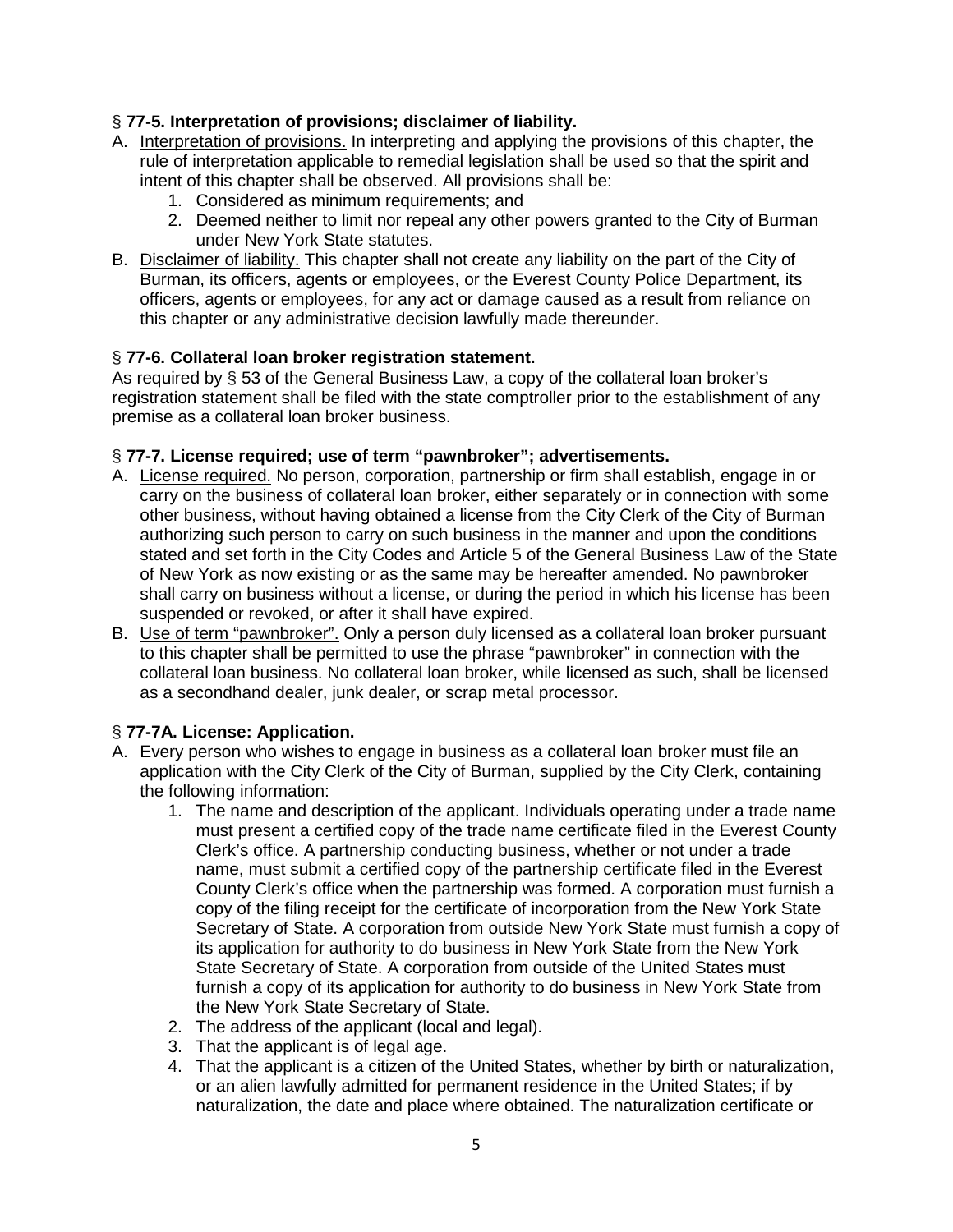permanent Board of Elections personal registration card may be used as proof of citizenship.

- 5. The length of time such applicant or applicants, if an individual, partnership or firm or the manager or person in charge, if the applicant is a firm, partnership, corporation or association, has or have resided in the State of New York and in the City of Burman, his or their places of previous employment or business, and whether married or single.
- 6. A statement as to whether or not the applicant has ever been convicted of or is now under charge of any crime, misdemeanor or violation of any municipal ordinance, the nature of the offense and the punishment or penalty assessed therefor, and such other facts or evidence as is deemed necessary to establish that the applicant is a person fit and capable of properly conducting the activity or business for which the license is sought.
- 7. A description of the exact type of business the applicant intends to conduct.
- 8. If the applicant shall employ more than three employees, the applicant shall designate one individual as the manager of the collateral loan broker business in accordance with General Business Law § 41-1.
- 9. Whether the applicant or applicants or manager had, either alone or with someone else, ever engaged in the business of collateral loan broker.
- 10. The applicant must demonstrate that he or she owns, leases or subleases his or her business premises by providing a deed, if the applicant owns such premises, or providing a copy of the lease or sublease agreement if the applicant leases or subleases such premises.
- 11. The applicant shall submit a complete current schedule of fees for all services. The schedule of prices to be charged may be revised at any time but shall not be effective until filed with the City Clerk.
- 12. Two photographs of the applicant taken not more than 60 days prior to the filing of the application. Said photographs shall be two by two inches, showing the head and shoulders of the applicant in a clear and distinguishing manner. Two photographs and fingerprints are required of each individual applicant: two photographs and fingerprints are required of each partner; no photographs are required of corporate applicants, but all officers must be fingerprinted, as well as any stockholder of 10% or more of the stock.
- 13. If the applicant is a corporation, the name and address upon whom process or other legal notice may be served.
- 14. Every applicant for a license shall file, together with the application, fingerprints of both hands. The fingerprints shall be placed upon cards provided by the Chief of Police and shall be taken under his or her supervision by a senior police officer, and at such a place as the Chief of Police shall designate. The Chief of Police shall have the authority to submit the fingerprints of the applicant, together with the required fees, to the New York State Division of Criminal Justice Services, Albany, New York or other appropriate agency for processing and investigation. The Chief of Police shall secure from the applicant the required fee in the form of a postal money order made payable to the New York State Division of Criminal Justice Services. No application for a collateral loan broker's license shall be approved nor will any license be issued under the provisions of this chapter until after the criminal history record information of the applicant has been reviewed. Any decision regarding a prospective applicant's fitness for a license based upon a conviction contained in the criminal history background information obtained from the Division of Criminal Justice Services must be made upon consideration of New York State Correction Law §§ 701 through 703-b and §§ 751 through 753.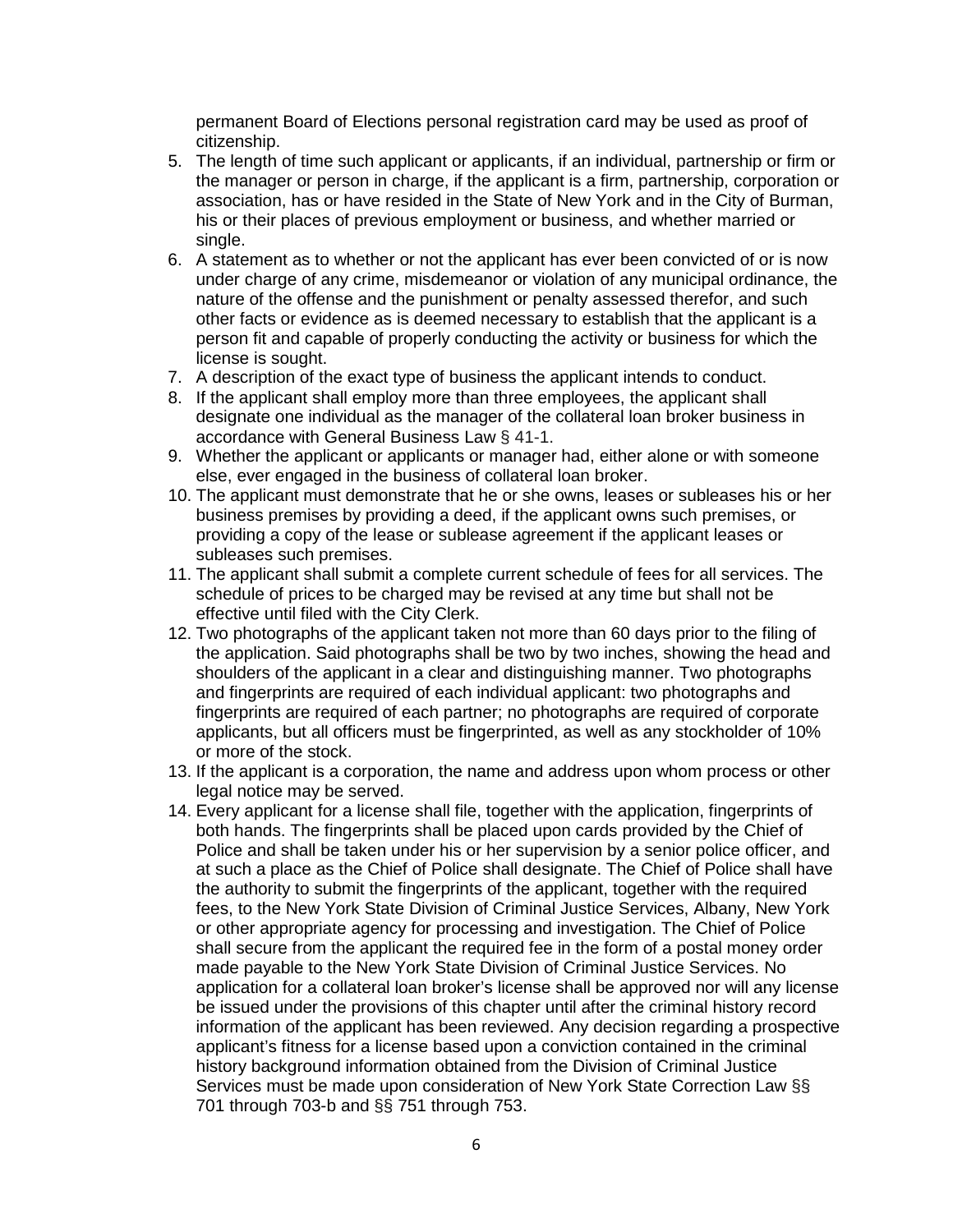- 15. Any other relevant information that the City Clerk may deem necessary.
- B. The application shall be accompanied by a nonrefundable application fee as set forth in  $\S$ 77-7B of the Code.
- C. Completed applications must be submitted to the City Clerk's office with the application fee. Upon confirmation that an application is complete, the City Clerk will forward the application materials to the Chief of Police.
- D. Upon receipt of a complete application, the Chief of Police or his or her designee shall conduct an investigation of the prospective licensee pursuant to the chapter for the purpose of determining the suitability of the applicant for licensing. Said investigation shall include but not be limited to the following:
	- 1. The experience of the applicant as a collateral loan broker, although nothing in this section shall be construed to warrant denial of a license solely on the basis of a lack of experience
	- 2. The reputation of the applicant for fair dealing in the community which shall be determined from credible sources, which sources shall be disclosed to the applicant in the event of a denial of any license.
	- 3. Any criminal record of the applicant, as well as the applicant's business partner(s) and employees, if any.
	- 4. The type of operation contemplated to be conducted by the applicant, particularly whether the licensed business will be of a fixed and permanent nature
	- 5. Whether the applicant has been subject to revocation of a prior collateral loan broker license in the State of New York within the past 10 years.
- E. The Chief of Police or his or her designee shall complete any investigation commenced pursuant to this chapter within 90 days of the submission of the completed collateral loan broker license application.
- F. The City Clerk or his or her designee shall, within 10 days after the investigation is completed, provide the applicant with written notice of such grant or denial. Any determination of the City Clerk or his or her designee shall be in writing and shall fully state and specifically the reasons for the grant or denial of the application. The applicant shall have 10 days after the mailing of any written denial to submit a written request for reconsideration by the City Clerk or his or her designee and may provide any additional relevant information or response. Such request for reconsideration must be submitted directly to the City Clerk or his or her designee.
- G. Such application shall be signed and acknowledged before a notary public or other official authorized to administer oaths in the city.

# § **77-7B. Fee.**

Any person receiving such license shall pay therefor to the City Clerk of Burman yearly the sum of two-hundred and fifty dollars (\$250.), and every such license shall expire one year from the date thereof and may be renewed on application to the City Clerk each and every year on payment of said sum and upon performance of the other conditions herein contained.

- A. The City Board may increase or decrease the application fee at its discretion at any time, but such changes will not apply retroactively.
- B. The fee for replacement of a lost license is \$25.

# § **77-7C. Bond.**

A. Every person so licensed shall, at the time of receiving such license, file with the City Clerk granting the same a bond to the City of Burman, to be executed by the person so licensed and by two (2) responsible sureties, or a surety company, in the penal sum of \$10,000, to be approved by the City Clerk.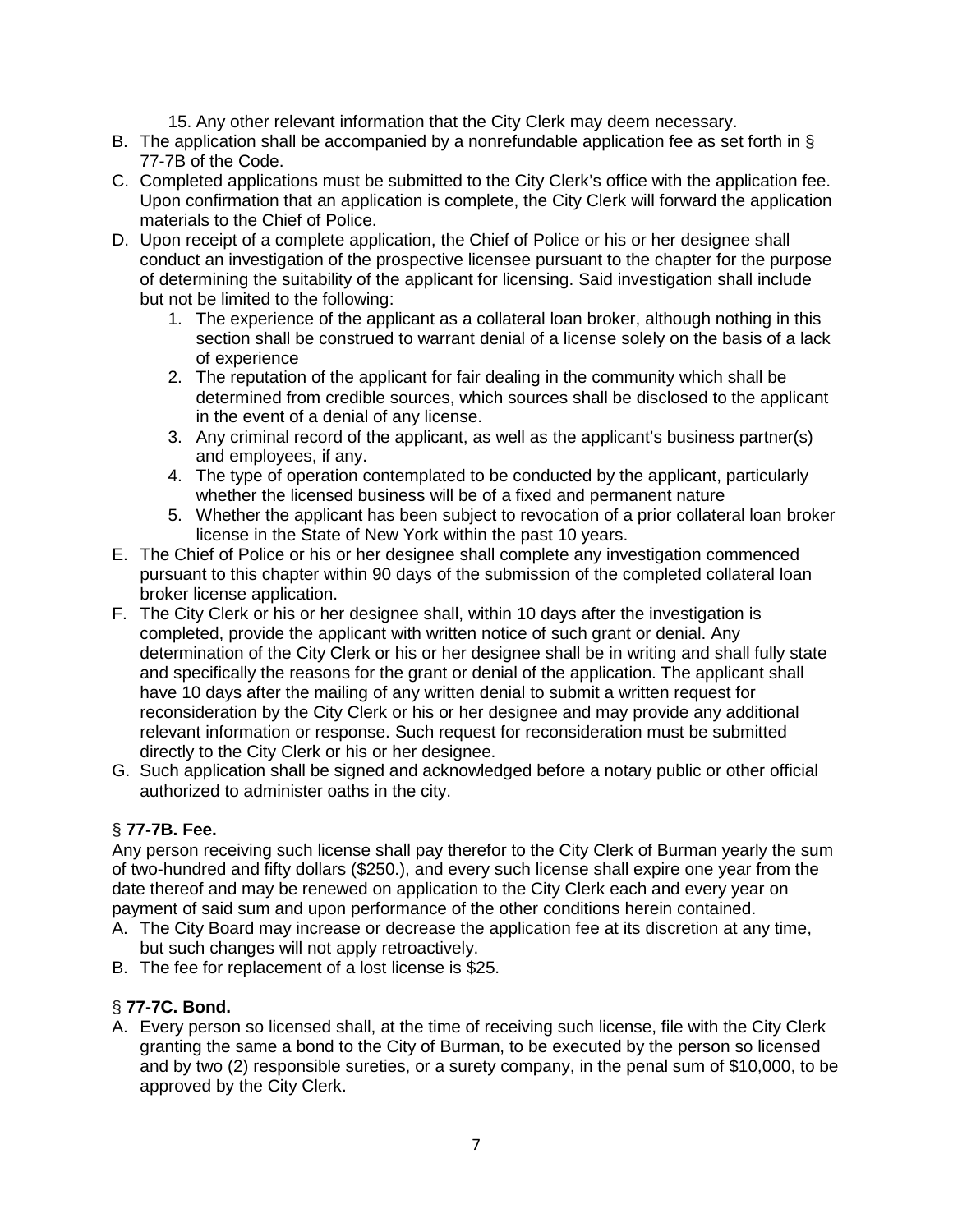- B. The bond shall be conditioned for the faithful performance of the duties and obligations pertaining to the business so licensed under the laws of New York State and the ordinances of the City in force and which may hereafter be adopted respecting the conduct of such business.
- C. Pursuant to General Business Law § 42, any person who shall be aggrieved by the misconduct of any such licensed collateral loan broker, and shall recover judgment against him therefor, may, after the return unsatisfied, either in whole or in part, of any execution issued upon said judgment, maintain an action of his own name upon the bond of said collateral loan broker in any court having jurisdiction of the amount claimed, provided such court shall, upon application made for the purpose, grant such leave to prosecute. Such bond shall provide that action thereon may be brought by any person to whom a judgment has been awarded because of loss caused by such licensee's fault or default.
- D. The bond shall contain the following language: THE OBLIGATION OF THIS BOND SHALL, IN ADDITION TO THE CITY OF BURMAN, INURE AND REMAIN FOR THE BENEFIT OF ANY PERSON WHO SHALL OBTAIN A JUDGMENT AGAINST OBLIGOR AS A RESULT OF DAMAGE SUSTAINED IN THE OPERATION PURSUANT TO ANY LICENSE GRANTED UNDER ARTICLE 77 OF THE CODE OF THE CITY OF BURMAN.
- E. The bond shall be kept for a minimum of one year from the date of issuance of the license. The bond must be renewed annually along with the license.

### § **77-7D. Issuance of license.**

- 1. Upon the filing of the applicant, bond and information as provided in the previous sections, the City Clerk may, upon his or her approval of such application and bond as to the sufficiency of the sureties or collateral securities, and upon the payment to the City of the license fee hereinafter provided, issue the applicant a license to engage in the business as provided in § 77-7 Subsection A.
- 2. The City Clerk shall issue under the official seal of the City of Burman to such persons who produce satisfactory evidence of their good character, a license authorizing such person to carry on the business of a collateral loan broker, which license shall designate the place in which said person shall carry on said business.
- 3. All licenses shall be numbered in the order in which they are issued and shall state clearly the location of the place of business in which the person receiving such license shall be authorized to establish, engage in and carry on the business, the kind of business, the dates of issuance and expiration of the license, the fees paid and the name and address of the license.
- 4. The City Clerk shall keep a record of all licenses issued, as well as any other matters herein described.
- 5. Every collateral loan broker shall post his or her collateral loan broker license in a conspicuous location in his or her place of business so that it is visible to the general public or any enforcement officer or representative of the City. Failure to properly post the license shall constitute a violation of this chapter and be subject to the penalties set forth below.
- 6. In any print advertisement by a licensee, the license number shall appear in the lower right-hand corner of the advertisement and shall be in type no smaller than 5% of all advertising space and no smaller than one-square inch. In any advertisement by a licensee in the electronic media, the license number shall be visually or audibly stated. Failure to print or state the license number shall constitute a violation of this chapter and be subject to the penalties set forth below.
- 7. The City Clerk shall keep a record of all licenses issued, as well as any other matters herein described.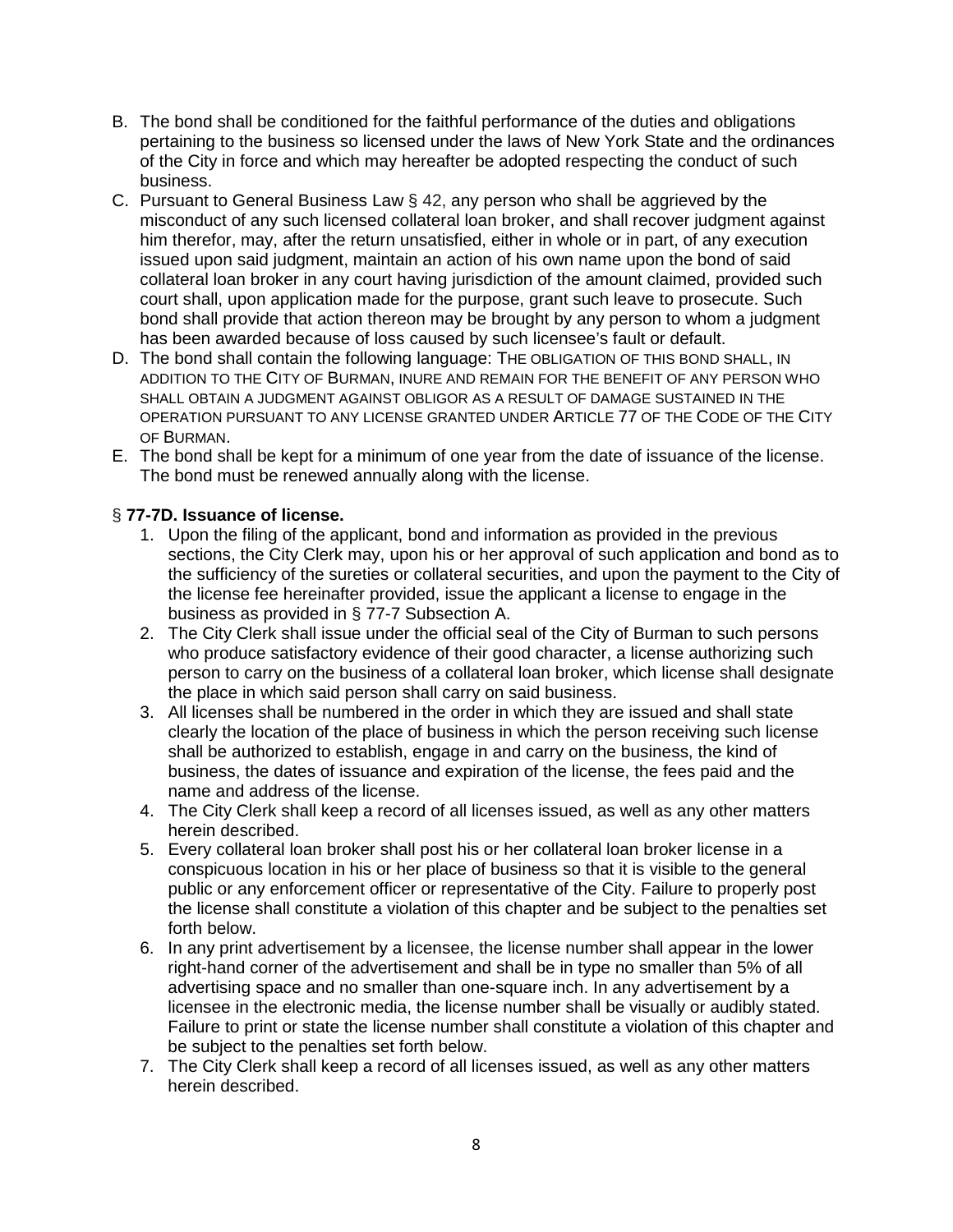- 8. If any licensee shall move his or her place of business from the location designated in the license to an alternate location within the City, he or she shall immediately give notice to the City Clerk, who shall in turn notify staff, and upon a written confirmation that the substituted location within the City meets the standards as set forth in this chapter, the City Clerk shall have the new location enforced on the license. The license issued by the City of Burman shall become automatically null and void upon the relocation of the business outside of the City of Burman, or if the business shall close for a period of time exceeding 30 days.
- 9. A collateral loan broker purchasing articles from the general public shall display, in a conspicuous place in his or her shop, a sign made of a durable material, with letters being at least one inch high and having a stroke of at least ¼ inch. The letters and background shall be of contrasting colors stating: PURSUANT TO ARTICLE 5 OF THE NEW YORK STATE GENERAL BUSINESS LAW, A COLLATERAL LOAN BROKER IS AUTHORIZED TO PROVIDE LOANS ON ITEMS PLEDGED OR PURCHASE ITEMS OFFERED FOR SALE. YOU HAVE THE RIGHT TO USE AN ITEM AS COLLATERRAL FOR A LOAN OR SELL THE ITEM IN ACCORDANCE WITH STATE AND LOCAL LAW. ALL SALES MAY BE CANCELED WTHIN FIVE BUSINESS DAYS IN ACCORDANCE WITH SAID ARTICLE 5. A SALE OF JEWELRY, WATCHES, PRECIOUS STONES, PRECIOUS METALS OR COINS CAN BE CONVERTED TO A LOAN WITHIN 14 DAYS FROM THE DATE OF THE SALE.

### § **77-7E. License use exclusive; renewal; duplicate licenses**

- A. Use exclusive. Each license is personal to the licensee. It does not go with the title of the land, nor may it be sold, assigned, transferred, or disposed of. No license shall be used by any person other than the original licensee; and any holder of such license who permits it to be used by any other person, and nay person who uses such licenses granted to any other person, shall be guilty of a violation of this chapter. In the event of any change involving the owner or operator of the business, the type of business, the name of the business or the business location, a new collateral loan broker's license shall be required. A collateral loan broker's license shall not be transferred to any person who holds power of attorney.
- B. A collateral loan broker's license shall be deemed null and void when the licensee is not found operating the business for a period of one month and fails to respond in person to the City Clerk or his or her designee after having been sent a seven-day notification letter.
- C. Renewal. Any license issued by the City Clerk may be renewed annually, for additional periods of one year each from the date of expiration, upon the filing, at least 30 days prior to the expiration date of the current license, of an application containing all the information required by the provisions of this chapter for original applications and the payment of the annual license fee.
- D. Duplicate licenses. Whenever a license shall be lost or destroyed without fault on the part of the holder or his/her agent or employee, a duplicate license in lieu thereof under the original application and bond may be issued by the City Clerk in his/her discretion, upon the filing with it of an affidavit by the licensee, setting forth the circumstances of the loss and what, if any, search has been made for its recovery. No person shall destroy, deface or injure a license in any manner, or change the name, number, or dates therein.

#### § **77-7F. Denial of license; reapplication after rejection.**

- A. No license shall be granted under this chapter to any applicant:
	- 1. Who has been convicted of any offense which, under the laws of the State of New York, constitutes a crime involving moral turpitude, larceny, fraud or sale or possession of stolen property.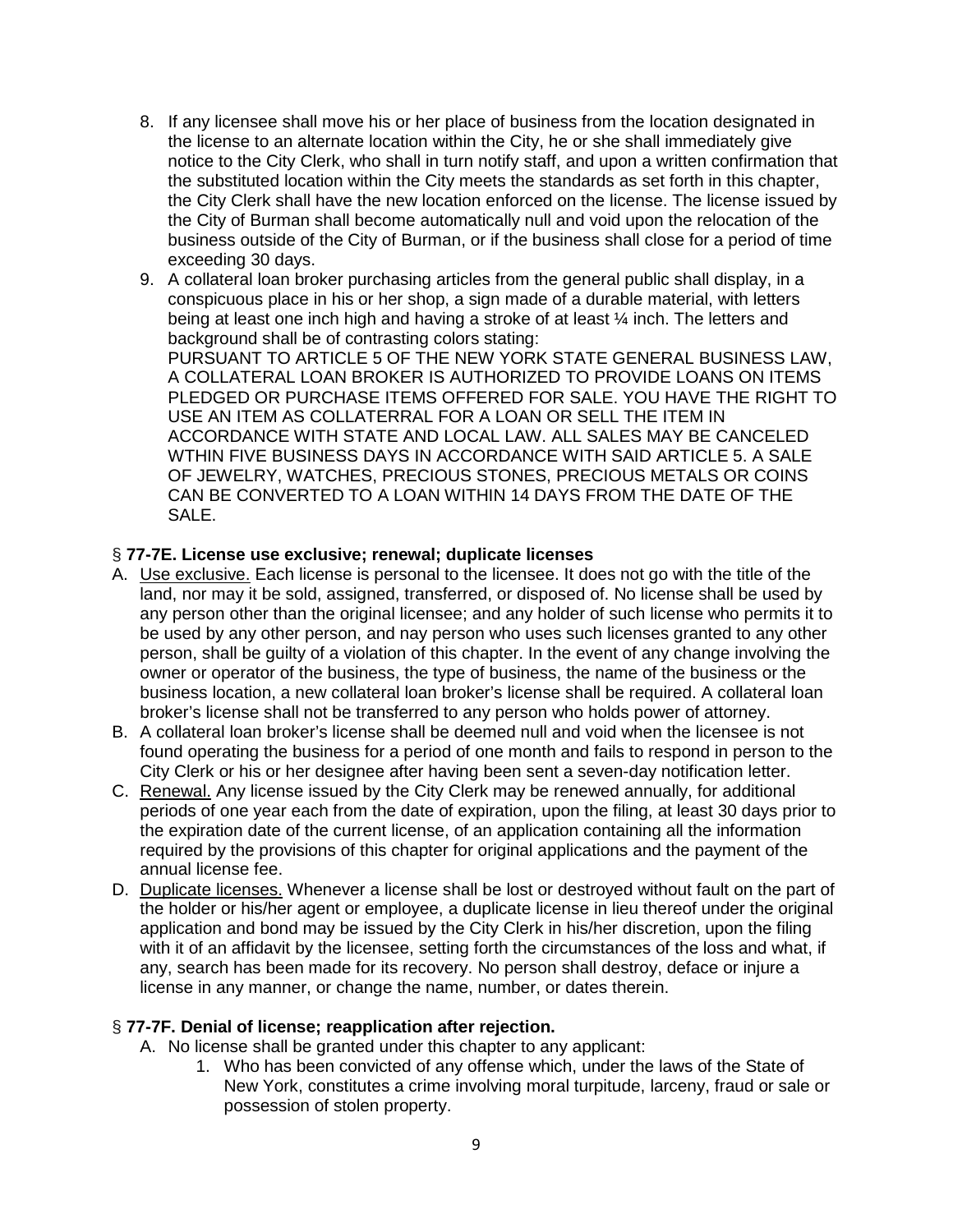- 2. Who has been found by any court of the state to have practiced any fraud, deceit or misrepresentation in the conduct of the collateral loan business unless the City Clerk, after City Board approval, shall decide in any particular case upon the facts there presented that it is proper to issue the license applied for.
- 3. Whose license under this chapter has been revoked at any time during the year prior to the time of the application for the license.
- 4. Whose license has been suspended under this chapter and the period of such suspension has not expired at the time of this application for the license.
- 5. No license shall be granted to any applicant who has been convicted of any felony or any misdemeanor involving violence, dishonesty, or deceit.
- B. The City Clerk may deny a license or deny the renewal of a license to any applicant who does not comply with the provisions of this chapter or any rule or regulation promulgated under this chapter or who makes a material misrepresentation on the license application.
- C. The City Clerk shall give a written notification to an applicant of the reasons for the denial of a license. No license shall be refused except for a specific reason and for the protection of the public safety, health, or good order or morals or welfare. The City Clerk shall state the grounds for such refusal, in writing, and mail the same, together with the fee, back to the applicant.
- D. Said notice to the applicant shall include the information regarding the right to appeal and contest any claimed ground for disqualification in accordance with § 77-23 Subsection H. Any challenge to information contained in criminal records provided by DCJS shall be conducted in accordance with the applicable DCJS rules and regulations.
- E. No applicant to whom a license has been refused shall make further application until a period of at least six months shall have elapsed since the last previous rejection, unless he or she can show that the reason for such rejection no longer exists.
- F. When an investigation reveals that the applicant has violated either federal, state or local laws or rules and regulations, the City Clerk may authorize the issuance of a conditional license. The conditional license shall state the grounds for the conditional license, the conditions under which the applicant shall operate his or her business, be signed by the applicant, and contain a provision which provides that any violation of the conditional license, as solely determined by the City of Burman, shall be deemed to be grounds for revoking the conditional license.

# **§ 77-8. Hours of operation; business on Sunday prohibited.**

- A. Hours of operation. No licensee shall have his or her place of business open for the transaction of business, nor shall he or she purchase any used items, nor transact business as a collateral loan broker within the City, except between the hours of 8:00 a.m. and 9:00 p.m. on weekdays, except Saturday and then only between the hours of 8:00 a.m. and 11:00 p.m.
- B. Business on Sunday prohibited. No licensed collateral loan broker shall have his or her place of business open for the transaction of business, nor shall he or she purchase any used item, nor shall he or she transact business on Sunday.

# **§ 77-9. Under 18 prohibited; list of employees.**

- A. Under 18 prohibited. Pursuant to Article 5 § 47-A, no collateral loan broker so licensed shall employ at such place of business any person under the age of 18 years in any capacity, which shall include accepting the pledge or pawn of merchandise or the purchase of secondhand property.
- B. List of employees. Every licensee shall keep on file a current list of employees which shall be available to the City of Burman Police Department or any other law enforcement agency upon reasonable request.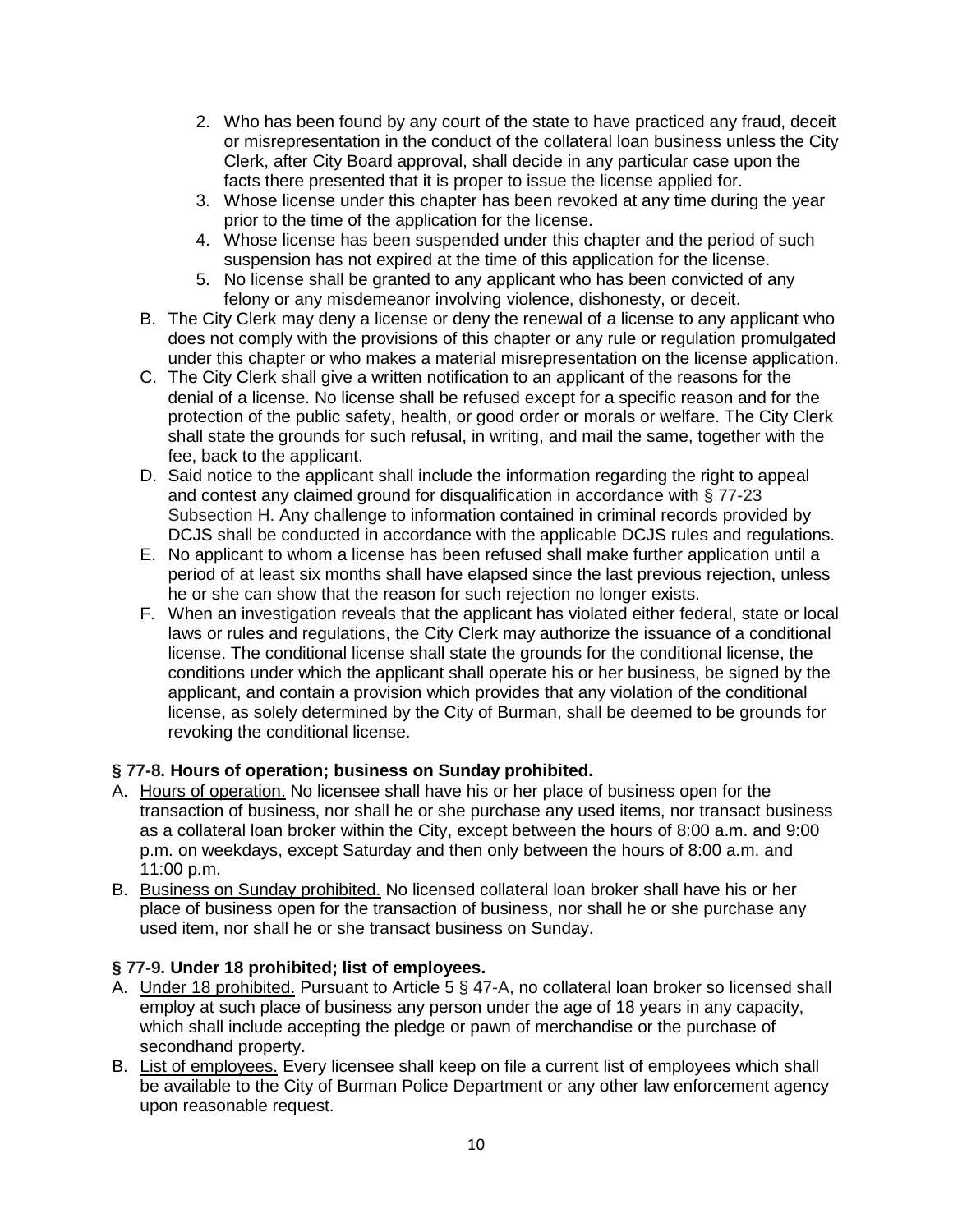# **§ 77-10. Continuing education requirement.**

- A. All collateral loan brokers shall comply with the continuing education requirements of General Business Law § 41-A, and proof of such compliance shall be filed with the Chief of Police.
- B. The failure to comply with the provisions of this section shall be grounds for the suspension, revocation, or refusal to issue any license issued pursuant to this article.

# **§ 77-11. Zoning; open air business; provision of electronic security monitoring systems.**

- A. Zoning. Collateral Loan establishments, as herein defined, shall only be allowed in Retail Districts as set forth in Article 8, § 2 of the Zoning Code of the City of Burman, and only to the extent that it is consistent with local law and the New York State General Business Law relating to the operation as a collateral loan broker.
- B. Open air business. No collateral loan broker may conduct business in the open air, outside or on any premises on which a structure has been erected having no walls or enclosures. All such business must be conducted within a permanent structure, store or building. Satisfactory proof of compliance with this section shall be made by the applicant to the building inspector prior to the issuance of a license hereunder. No licensee hereunder shall permit any of his goods, wares or merchandise to be displayed on a sidewalk in front of the place where he conducts his business.
- C. Provision of electronic security monitoring systems. Every collateral loan broker shall install a video surveillance camera inside the place of business in a location and positioning that provides a view of each transaction and shall maintain each video recording for a period of not less than 45 days. Video recordings shall be made available to the City of Burman Police Department upon request.

### **§ 77-12. Identity of person from whom purchase is made; purchase of property from certain persons prohibited.**

- A. Identity of person from whom purchase is made. It shall be the duty of every collateral loan broker to verify the identity of every person from whom he or she purchases an article, and to make and keep a written record of the evidence submitted by such person to prove his or her identity.
- B. Only the following shall be deemed acceptable evidence of identity:
	- 1. Any official document, except a social security account number card, issued by the United States Government, any state, county, municipality or subdivision thereof, any public agency or department thereof, or any public of private employer, which requires and bears signature of the person to whom issued.
	- 2. Other identification documentation which, under the circumstances of any particular purchase, would lead a reasonable person to believe to be accurate and reliable, when identification under Subsection B (1) hereof is not available.
- C. It shall be the duty of every collateral loan broker to require that every person from whom an article is purchased sign his or her name in the presence of the collateral loan broker, and to compare the signature with the signature on the identifying document, if any, and retain on his or her premises the person's signature together with the number and description of the identifying document, if any.
- D. Purchase of property from certain persons prohibited. Pursuant to Article 5 of the General Business Law, no collateral loan broker or person in the employ of a collateral loan broker shall receive or purchase any goods, chattels, wares or merchandise from, or make any loan or advance or payment to be loaned or advanced to any child, actually or apparently under the age of eighteen years any money, or in any manner directly or indirectly receive any goods, chattels, wares or merchandise from any such child in pledge for loans made or to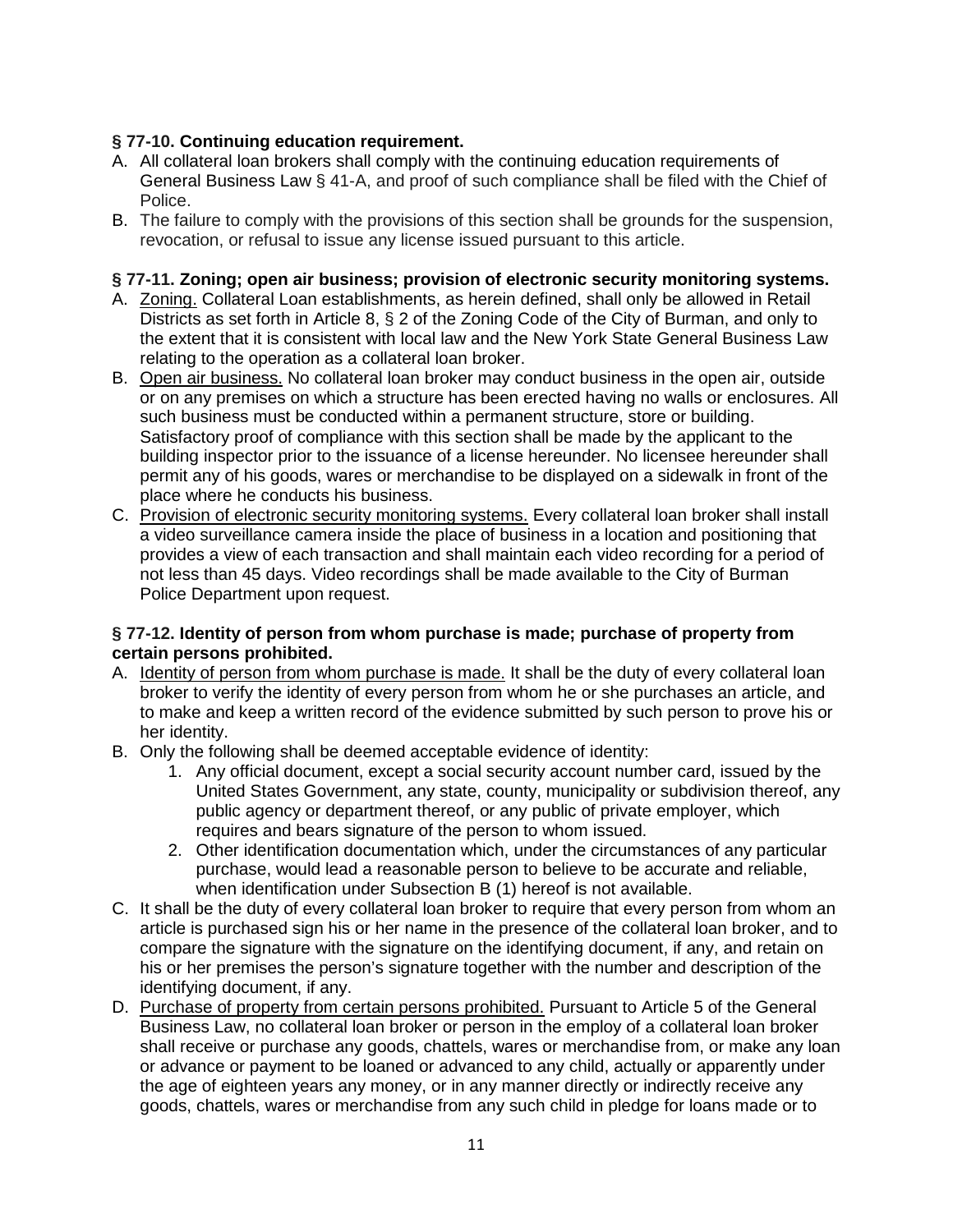be made to it or to any other person or otherwise howsoever. It shall be no defense to a prosecution for a violation of this section, that in the transaction upon which the prosecution is based the child acted as the agent or representative of another, or that the defendant dealt with such child as the representative or agent of another.

E. It shall not be lawful within the limits of the City of Burman for any collateral loan broker or person in the employ of a collateral loan broker to receive or take any goods in pledge from any person who shall be known to him as such to be a thief or to have been convicted of larceny or burglary, intoxicated, a habitual drunkard, any person providing obviously false information, or any person who is mentally incompetent.

# **§ 77-13. Rate of interest.**

- A. In accordance with General Business Law, Article 5, § 45, no collateral loan broker shall ask, demand or receive any greater rate of interest than 3% per month or any fraction of a month for the first six months and 2% per month or any fraction of a month for each succeeding month upon any part of a loan not exceeding the sum of \$100, nor more than 2% per month or any fraction of a month for the first six months and 1% per month or any fraction of a month for each succeeding month or any part of any loans in excess of the sum of \$100, and a notice containing a list of such rates of interest as herein provided and in accordance with the Act of Congress entitled "Truth in Lending Act" (15 U.S.C. § 1601 et seq.) and the regulations thereunder, as such Act and regulations may from time to time be amended, shall be printed in large type in English and Spanish and conspicuously displayed within the premises of such collateral loan broker in such manner as to be clearly visible to all persons transacting business at such location. A minimum interest charge of \$0.25 per month may be made on a loan.
- B. No collateral loan broker shall receive or be entitled to any interests or charges as provided by this code on any loan for any period of time exceeding fifteen months from the date of the making of such loan, provided however that where a loan is extended at the direct request of the pledger, the collateral loan broker may receive and be entitled to any interest or charges provided by this article on such loan for any period of time not to exceed fifteen months from the date of such extension.
- C. No such collateral loan broker shall make any charge for packing, storing, keeping or caring for any article, goods, or thing pledged or upon which a loan has been made.

# **§ 77-14. Maintenance of records.**

- A. Every collateral loan broker shall keep a secure record of consecutively numbered transactions, in a form prescribed by the appropriate police agency. At the time of making a transaction the collateral loan broker shall immediately and legibly record in English the following information by using ink or other indelible medium on forms or in a computerized record approved by the City:
	- 1. The name, business address, and license number of the licensee;
	- 2. The name of the clerk or employee of the licensee making the transaction;
	- 3. The pledge number of said pawn ticket or other evidence;
	- 4. The time (in 24-hour time) and date of the transaction;
	- 5. The name, date of birth, residence address, telephone number, place of employment, business telephone number, signature, and a physical description of the person or persons from whom said property or merchandise was accepted in pawn or by pledge or to whom merchandise was sold, including approximate weight, height, sex, and race;
	- 6. The identification number and state of issue from one of the following forms of identification of the seller or pledger:
		- i. Current valid New York State driver's license;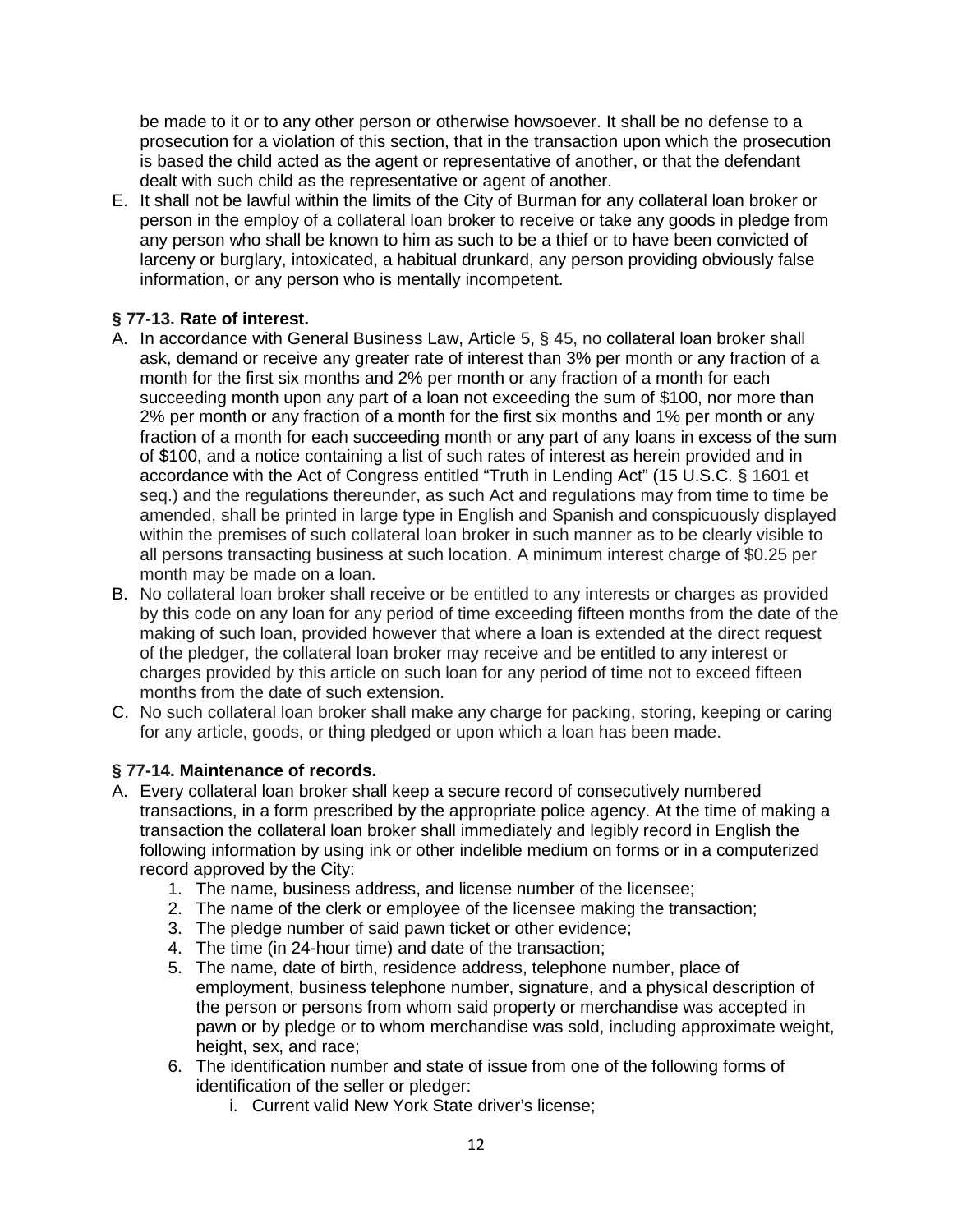- ii. Current valid New York State identification card; or
- iii. Current valid photo identification card issued by another state;
- 7. An account and description of every article, goods, thing, or merchandise pawned, pledged, purchased, or sold;
- 8. Brand name, make, serial and model numbers, monograms, inscriptions or other marks or identification that may appear thereon such article, color and size; in case of any article of jewelry or containing jewels, the description shall also include setting, shape, color, number of karats, type of metal, number and type of stones, and then a complete and accurate description of any initials, dates or inscription found therein;
- 9. A description of the articles or pieces comprising old gold, silver, platinum, other metals or coins, stamps or currency and any monogram, inscription, or marks of identification thereon; and
- 10. If the item is pawned, pledged or purchased by weight, the troy ounce weight of the item;
- 11. The quantity of secondhand property purchased;
- 12. Whether the person claims to be the owner, consignee or agent of the owner;
- 13. The amount of money loaned thereon;
- 14. The amount of money received or paid for such pawn ticket or other evidence;
- 15. The maturity date of the collateral loan and the amount due; and
- 16. The monthly and annual interest rates, including all pawn fees and charges.
- B. Every collateral loan broker on purchasing or receiving any article or property capable for use for the purpose originally intended, or bearing any device, name, initial or initials indicating any prior owner other than the manufacturer, or from which article or property it appears that any such device, name, initial, or initials have been removed, obliterated or effaced, shall:
	- 1. Cause to be subscribed by the person from whom purchased or received a statement as to when, where and from whom he obtained such article or property.
	- 2. His or her age, residence by city, village or town, and the street number thereof, if any, and otherwise such description as will reasonably locate the same, his or her occupation and name of his or her employer and place of employment or business, which statement the collateral loan broker shall forthwith file in the office of the chief of police of the city.
- C. Every collateral loan broker who receives secondhand merchandise on consignment shall keep a record of the above-described book, describing the merchandise and the name and description of the person or dealer who consigned such merchandise. Transactions between collateral loan brokers shall also be recorded in the above-described book in the same manner as heretofore described.
- D. The above-described book shall be kept on the business premises of the licensee or at the place designated on the license at all times during normal business hours.
- E. No entry in such book shall be erased, obliterated, altered or defaced.
- F. When a person licensed as a collateral loan broker shall refuse or neglect to make the reports hereby required or shall many any false entry in such report or in any manner report falsely or shall omit to make a full and complete report, he shall incur a penalty of not less than twenty-five dollars (\$25.) nor more than one hundred dollars (\$100.) for each and every such offense.

# **§ 77-14A. Availability of records for inspection.**

A. A copy of the records of any purchase of secondhand property shall be immediately available at the request of the Police Department. If records are recorded in book, the record book shall be securely bound, not less than six inches in either length or width and legibly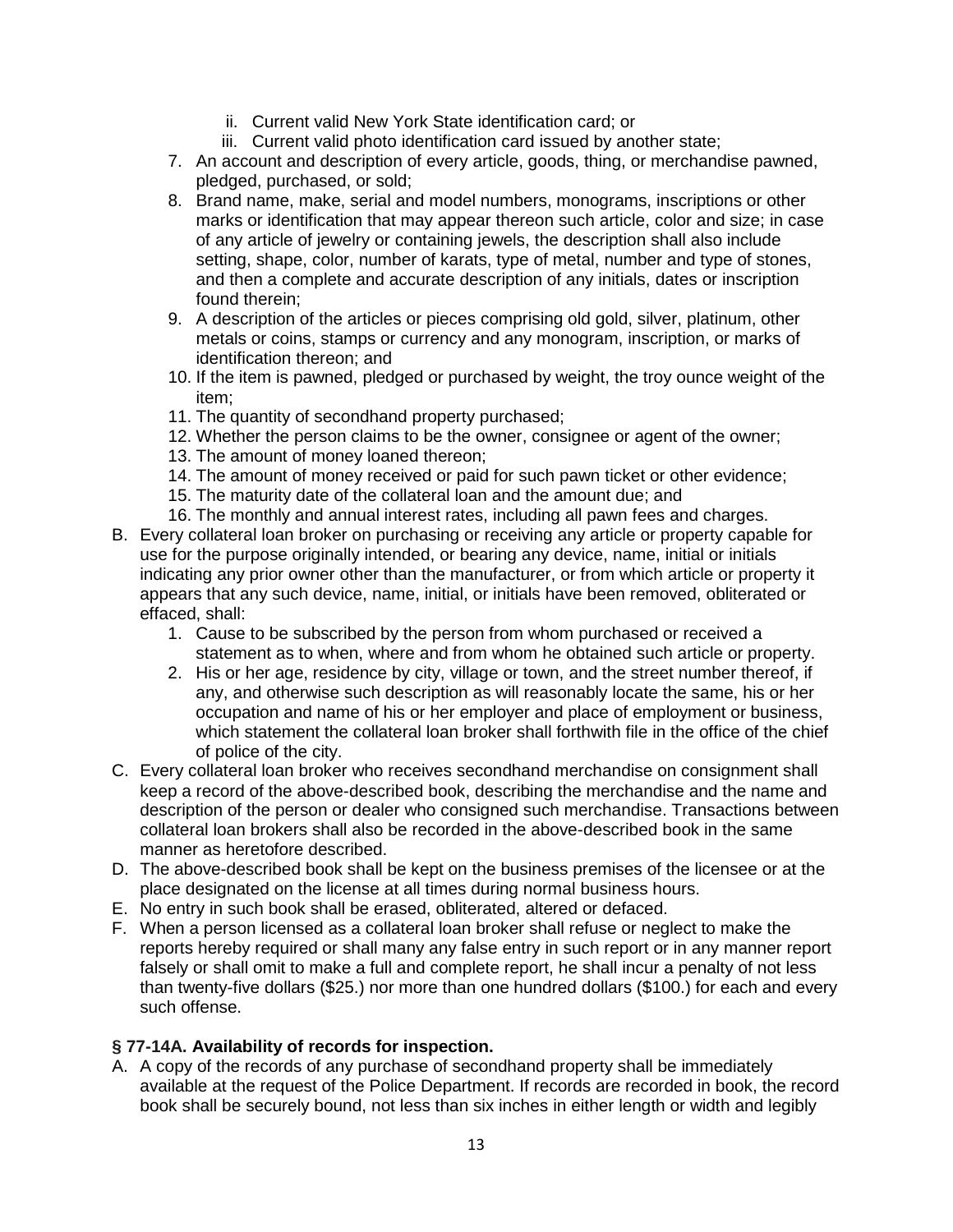written in permanent ink in the English language. The records required herein shall be at all reasonable times opened to the inspection of:

- 1. The Mayor;
- 2. The City Clerk;
- 3. Any Inspector of Licenses duly appointed by the City;
- 4. The Chief of Police and any Police Officer of the appropriate police agency;
- 5. Any Judge of the criminal courts;
- 6. The City Court;
- 7. The Corporation Counsel;
- 8. Any person duly authorized in writing by any of the above for that purpose.
- B. Such books and records shall be retained in the possession of the collateral loan broker, in good condition and in an orderly fashion, for at least a period of six years**.**
- C. Every licensed collateral loan broker shall permit representatives of the appropriate police agency or inspector of licenses appointed by the City Clerk to inspect all rooms and merchandise on the premises designated on the license of the dealer during regular business hours when such inspection is requested by such representative of the appropriate police agency or inspector of licenses.

### **§ 77-15. Memorandum to be given; tag; method of payment for used goods.**

- A. Memorandum. Every such collateral loan broker shall, at the time of each loan, deliver to the person pawning or pledging any goods, articles or things, a memorandum or note, signed by him, containing the substance of the entry required to be made in his book, as provided in § 77-14 and in Article 5 of the General Business Law, and no charge shall be made or received by any collateral loan broker for any such entry, memorandum, or note. The ticket and/or memorandum shall also contain the notices described in Article 5, which must include, among other things, the following information:
	- 1. All sales of articles by the general public may be canceled within five days;
	- 2. A sale of jewelry, watches, precious stones, precious metals or coins can be converted to a loan within 14 days from the date of sale;
	- 3. The pawn ticket holder may redeem the article pledged at any time prior to sale at private sale or public auction;
	- 4. The item(s) pledged may not be sold until four months have passed;
	- 5. Upon sale of the pledged item(s), the holder of the ticket/memorandum is entitled to any profit from the sale in excess of the original loan amount after deduction of interest on the loan, lawful auctioneer's commission, any lawful care charges, and the expenses of the advertisement of sale.
	- 6. There is an additional time period for redeeming the pledged item if the collateral loan broker purchases it at auction; and
	- 7. The holder has the right to sell the ticket/memorandum to a third party or the collateral loan broker prior to sale.
- B. The holder of the memorandum or note shall be presumed to be the person entitled to redeem the pledge, and the collateral loan broker shall deliver such article to the person so presenting such memorandum or note on payment of interest and principal.
- C. Should the ticket be lost or mislaid, the pledger shall at once apply to the collateral loan broker to permit such person to examine his or her books, and on finding the entry for such ticket, note or memorandum so lost and upon his or her giving to the collateral loan broker an exact description of the article pawned, the collateral loan broker shall issue a second or stop ticket for the same. In case such pledger neglects to so apply and examine such books and receive such memorandum or note in the manner above stated, the collateral loan broker will be bound to deliver the pledge to any person producing such ticket for the redemption thereof.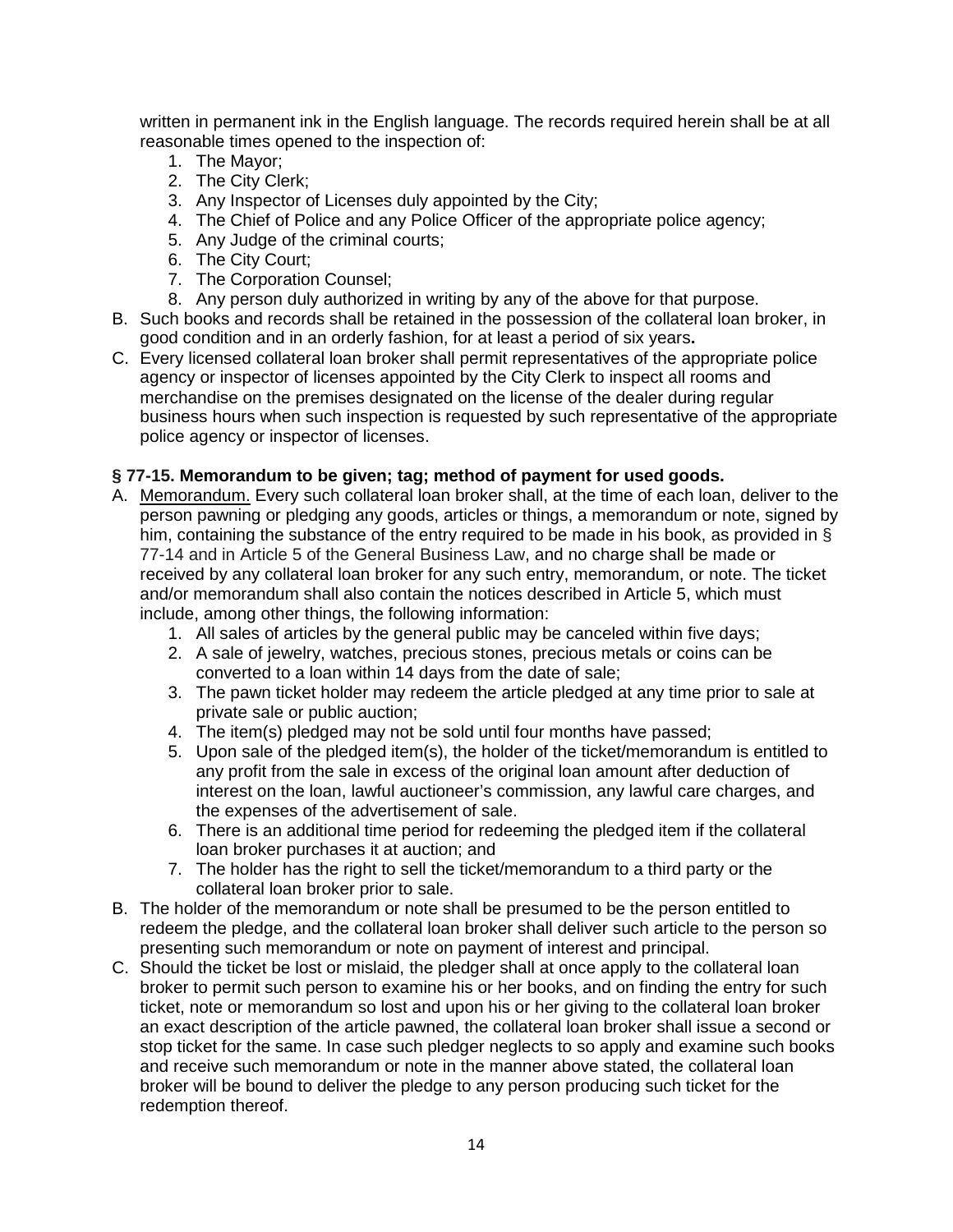- D. This chapter is not to be construed as in any manner limiting or affecting a collateral loan broker's common-law liability in cases where goods are stolen or other legal defects of title exist in the pledger.
- E. Tag. At the time of receiving any items in exchange for a loan or making any purchase, every licensee and/or his or her employee shall attach a tag or otherwise legible number and date to each item bought and make a corresponding entry to such number in the record book. In the event of an error, a single red line shall be made through the entry, but not in such a way as to prevent legibility.
- F. Method of payment for used goods. All used goods purchased by a licensee shall be paid for with a check drawn on the licensee's account and made out in the name of the person selling the item. The collateral loan broker shall record on the face of the check the number affixed to the item purchased pursuant to section § 77-15 Subsection B. This section shall not apply to items purchased from a single individual for fair market value.

### **§ 77-16. Holding period.**

- A. Each collateral loan broker shall retain possession of any secondhand property purchased by that broker in an unaltered condition for a period of 10 calendar days following the purchase. However, this section may not be interpreted to limit the right of the collateral loan broker to transfer ownership of the secondhand property before the end of the ten-day holding period. Further, this section shall not prevent collateral loan brokers from allowing the true owner of an article of secondhand property to redeem, repurchase or recover the article at any time within the ten-day holding period.
- B. No collateral loan broker shall permit the redemption of any article received by him in pawn until 48 hours after the same has been received by him in pawn.

### **§ 77-17. Redemption of pledged article; refusal to surrender articles.**

- A. Redemption of pledged article. Upon presentation of such memorandum ticket by the holder thereof or his agent and the tender of the full amount due to the pawnbroker, said pledged article shall be delivered to the owner thereof or to his agent. The failure of the collateral loan broker, without reasonable cause, to deliver said pledged article or to promptly make complete satisfaction thereof shall be a violation of this chapter.
- B. Refusal to surrender property. No collateral loan broker shall, without reasonable cause, at any time before a loan becomes due or at any time within three (3) months after a loan becomes due refuse to surrender any pawned articles to any person who shall tender the memorandum therefor, together with the amount borrowed and the interest thereon.
- C. No collateral loan broker shall sell any item received by him in pledge before the time to redeem the same has expired, nor willfully disclose the name of the purchaser nor the price paid for any article sold.

# **§ 77-18. Sale of goods; disposition of proceeds.**

A. Sale of goods. Pursuant to Article 5 of the General Business Law no such collateral loan broker shall sell any pawned or pledged article until the same shall have remained four (4) months or more in arrears in his or her possession. All sales of defaulted pledges shall be public or private with each such pledge being individually offered for sale. No pledge shall be sold unless written or printed notice of intention to sell, with a statement of the article to be sold, has been first mailed by letter addressed to the pledger, at the address given at the time of pledging, at least 10 days prior to the date of sale. All sales shall be in absolute conformity with applicable laws, regulations and rules, including but not limited to the provisions of the General Business Law pertaining to public and private sale and the Uniform Commercial Code provisions pertaining to the disposal of collateral after default.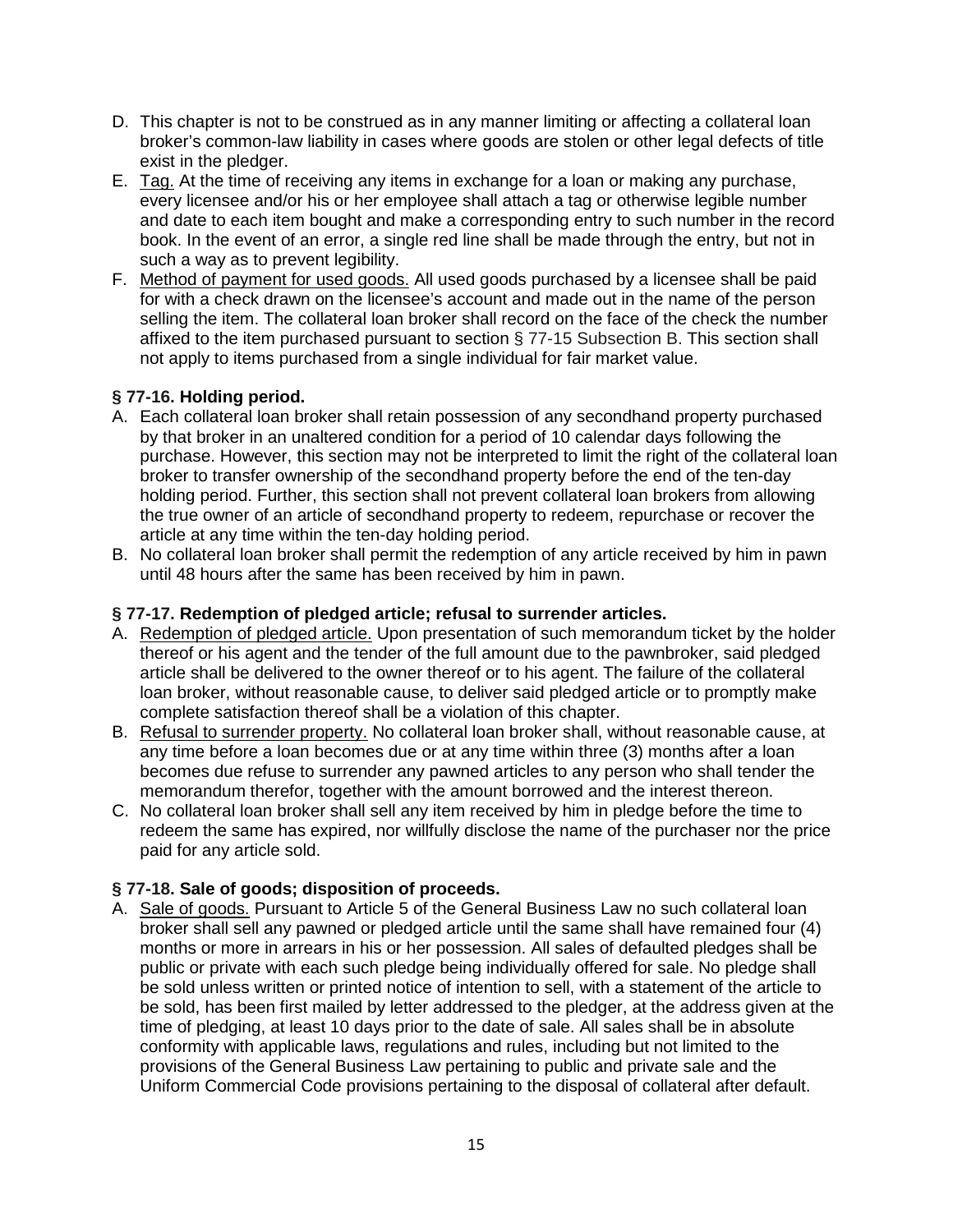- B. If at a public sale, then it shall be by public auction, and shall be conducted by licensed auctioneers within the state of New York.
	- 1. All bids for the purchase of any defaulted pledge offered at such sale shall be oral, and expressed in dollars and cents without the use of any special signs, signals, or motions, if less than eleven people attend such sale. Any person, including the collateral loan broker, may become the purchaser of any and all goods, articles or things to be sold at any such sale.
	- 2. If the pledge, at a sale, shall be purchased by the collateral loan broker, the pledger shall be entitled to redeem the same within 10 days thereafter by tendering to the collateral loan broker the amount of the loan with the interest due thereon.
	- 3. Notice of every such sale shall be published for at least six (6) days previous thereto in the official newspaper or newspapers printed in the City of Burman, and each such notice shall specify the time and place at which such sale shall take place, the name of the auctioneer by whom the same is to be conducted and a general description of the kind of article to be sold, together with a statement of the inclusive dates of the pawn tickets representing the pledges to be sold.
	- 4. A collateral loan broker that sells defaulted pledges at public auction shall file a verified report with the Chief of Police as provided in Article 5 of the General Business Law.
- C. A private sale may be at any time and place and on any terms but every aspect of the disposition including the method, manner, time, place and terms must be commercially reasonable and conducted in conformity with applicable uniform commercial code provisions regarding the disposal of collateral after default.
- D. Every collateral loan broker shall enter in a book kept for that purpose a true account of the sale of all goods sold by him or her at auction or otherwise, stating the day of the month when pledged, the name of the person pledging, the day when and the amount for which each pledge was sold and the name of the auctioneer. Any person who shall have pledged any unredeemed goods, or his assigns, administrators and executors, shall at all reasonable times be permitted to inspect such entry book of sale.
- E. Every collateral loan broker shall give notice of the expiration of the six (6) months from the date of the loan after which a public sale of the article pledged may take place, by letter directed to the borrower at his or her last known residence at least 10 days and not more than 20 days after the expiration of such six months.
- F. In addition to any other provision contained in this article and article 22-A of the General Business Law, § 349 of the General Business Law shall apply to a violation of the private and public sale provisions of this article.
- G. Disposition of proceeds. The surplus money, if any, arising from any such sale, after deducting the amount of the loan, the interest then due on the same, the auctioneer's commissions, if applicable, lawful extra care charges and the expense of the advertisement of the sale, if applicable, shall be paid over by the collateral loan broker to the person who would be entitled to redeem the pledge in case no such sale had taken place.
- H. In the event that there is any surplus money due to a pledger after such sale, the collateral loan broker shall give the pledger written notice thereof, by mailing to such pledger, directed to him at the address given at the time of pledging or in the event such pledger has notified the collateral loan broker, in writing, of a change of address, to such new address, within thirty days after such sale, a notice which shall state the name and address of the collateral loan broker, the number of the pledge, the date of sale and the amount of any surplus. In the event any person entitled to such surplus fails to make claim for the same within one year from the date of such sale, such surplus shall be paid over, by the collateral loan broker, to the state comptroller in accordance with the provisions of § 1301 of the Abandoned Property Law.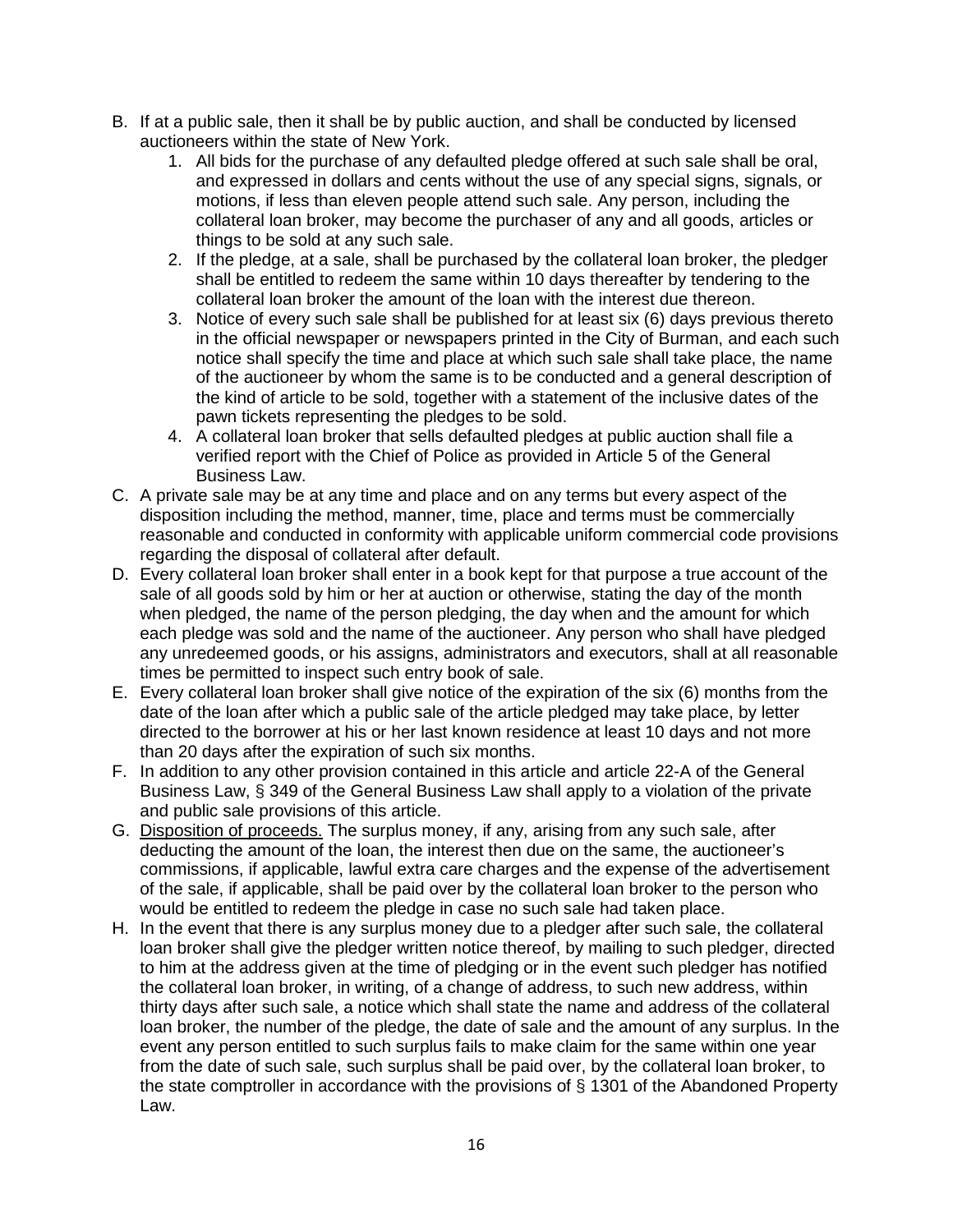### **§ 77-19. Illegal goods; alteration to articles.**

- A. Illegal goods. No collateral loan broker shall receive as a pledge or purchase any revolver, pistol, blackjack or sawed-off shotgun or any instrument or weapon mentioned in § 265 of the Penal Law of the State, and no collateral loan broker shall display in his window or shop any such weapons for sale. Nor shall any collateral loan broker accept in pawn or pledge any partly manufactured article of wearing apparel, any article intended for consumption or otherwise, or any material plainly intended for the manufacture of said article. It shall be unlawful for any collateral loan broker to purchase any secondhand furniture, metals, clothing or other article or thing whatever, offered to him or her as a pawn or pledge.
- B. Alteration of articles. No articles purchased or received for sale or resale by any collateral loan broker shall be altered or changed in any manner or be permitted to be altered or changed in any manner by any secondhand dealer until the police have been afforded a reasonable opportunity to inspect the same for evidence of crime or in the interest of criminal investigation.

### **§ 77-20. Lost and stolen property.**

- A. No collateral loan broker shall make any purchase or otherwise receive any articles from any person without first ascertaining that such articles are the property of the person offering to sell them and were not stolen.
- B. It shall be the duty of every collateral loan broker to report to the Chief of Police or his or her agent any article pledged with him or which is sought to be pledged with him if he shall have reason to believe that the article was stolen or, in the case of a lost article, lost and found by the person attempting to pledge it. If any article shall be advertised in any newspaper printed in the County of Burman as having been lost or stolen, and if any goods or articles as such advertised description or any part thereof shall be or come into the possession of any collateral loan broker, upon receiving actual written or oral notice of the similarity of description of such articles, such broker shall immediately give information relating thereto to the Chief of Police, or his or her agent.
- C. A collateral loan broker, when notified by the Chief of Police or his or her agent that property in his or her possession is stolen or is alleged to be stolen, shall take immediate steps to secure that property, and it shall be marked "Police Stop." Thereafter, such property shall not be sold or removed from the premises until notification is made to the collateral loan broker in writing by the Chief of Police or his or her agent allowing such removal or sale. Upon request of the Chief of Police, the collateral loan broker shall report in writing the name and residence of the person from whom said article or merchandise was purchased or received in pawn and pledge.
- D. Every collateral loan broker who shall have or receive any articles alleged or supposed to have been lost or stolen shall exhibit the same, on demand, to the Chief of Police or any authorized Inspector of Licenses, to any police officer or to any person duly authorized in writing by the Chief of Police to examine such articles, who shall exhibit such written authority to the dealer.
- E. When any person is found to be the owner of stolen property which has been obtained in connection with the collateral loan broking business, such property shall be returned to the owner thereof without the payment of the amount advanced by the collateral loan broker thereon or any costs or charges of any kind which the collateral loan broker may have placed upon the same.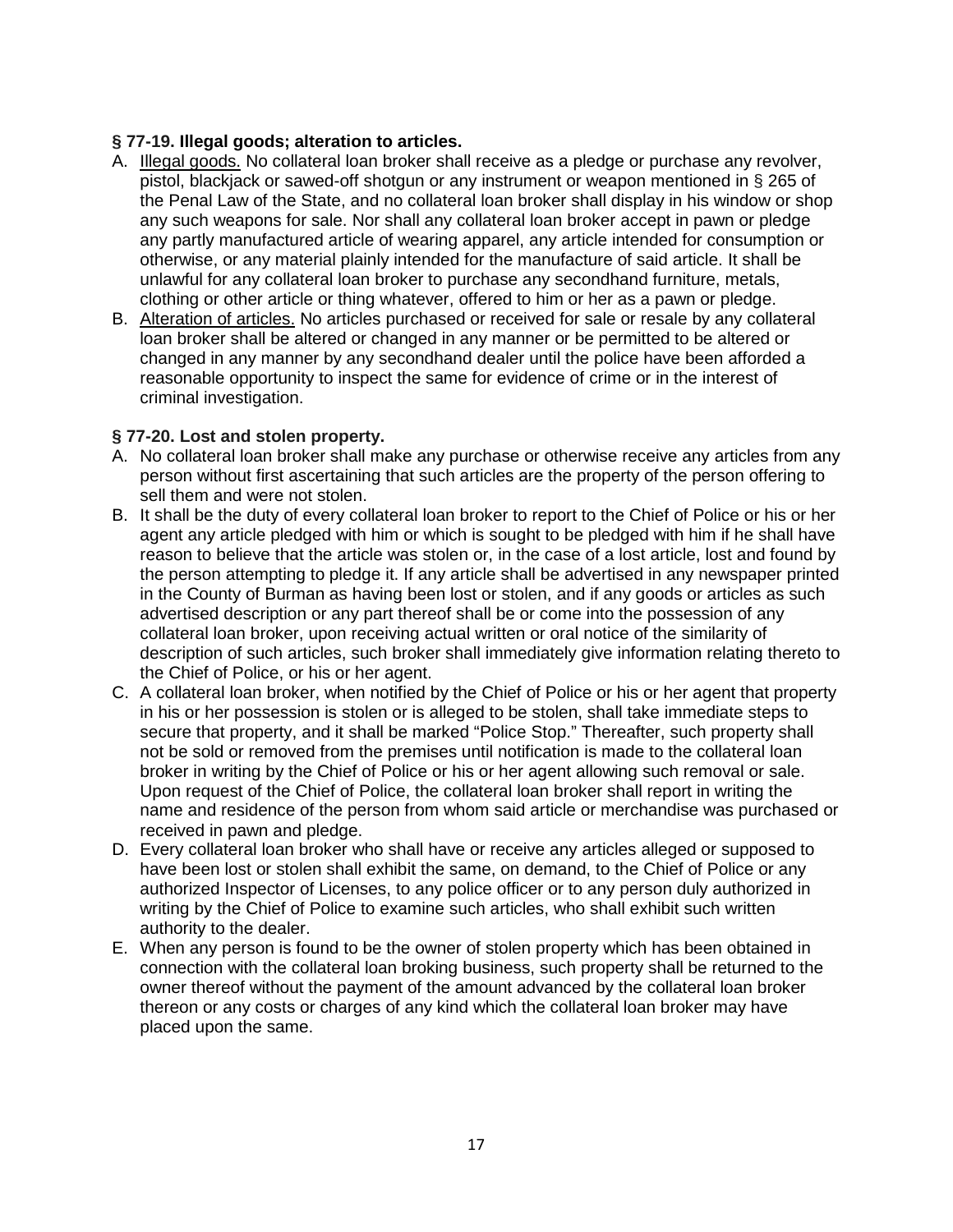# **§ 77-21. Daily report to the Chief of Police required.**

- A. Every collateral loan broker so licensed shall prepare a report for the Police Department of the City of Burman before 10:00 a.m. of every business day, upon blank forms to be furnished by said Department, wherein shall be provided the following:
	- 1. A brief description of all goods, articles, or things purchased or received in the preceding business day including a copy of any serial number and any monograms, inscriptions or other marks or identification that may appear thereon such article;
	- 2. The name, date of birth, residence address, and a physical description of the person or persons from whom said property or merchandise was accepted in pawn or by pledge, including approximate height, weight, sex, and race;
	- 3. The date and time when the articles were received;
	- 4. The pawn ticket numbers or memorandum numbers issued therefor;
	- 5. The amount paid, loaned, or advanced thereto;
	- 6. And the name of the employee receiving the articles.
- B. The collateral loan broker shall deliver such record to the Chief of Police, or his or her representative, by mail or in person until required to do so by computer transmission as proscribed in § 77-21A, on the same day in which the record is completed.
- C. The contents of such report shall not be communicated to any person for the purpose of publication, but shall be used expressly for the purpose of protecting the public.
- D. No person shall make any false entry in such report, and whenever the Chief of Police shall notify any collateral loan broker not to sell or permit to be redeemed any property so received on deposit, such property shall not be sold or permitted to be redeemed until the said Chief of Police shall so direct.

### **§ 77-21A. Electronic reporting of transactions to the Chief of Police required.**

- A. From and after the date called for by the phase-in schedule in Subsection E, every collateral loan broker, except those exempted by operation of Subsection F, shall, by close of business each day, upload to the Chief of Police electronic records of all reportable transactions occurring the same business day. Each transaction record shall contain all information required by § 77-21 and shall be uploaded via Internet connection to an electronic reporting service provided by the Burman City Police Department according to the following procedures:
	- 1. Collateral loan brokers using point-of-sale software shall review compatibility of their software with the electronic reporting service provided by the Police Department, and dealers with compliant point-of-sale software shall electronically upload all required information from their point-of-sale software to the specified electronic reporting service via Internet connection using the upload process of the reporting service; or
	- 2. Collateral loan brokers using noncompliant point-of-sale software, or not using pointof-sale software, shall manually enter all reportable transactions into the electronic reporting service via Internet connection.
- B. The Chief of Police shall establish by rule the format and requirements of the transmission of data and may restrict the scope of the items that are to be electronically reported. A transaction reported by electronic transmission under Subsection A shall not be reported on paper forms unless the Chief of Police so requests.
- C. In the event that the collateral loan broker is unable to successfully upload transaction records via the electronic reporting service, the collateral loan broker shall, within 24 hours, notify the Police Department of the reason for the submission failure and shall provide the Police Department with an estimated time of compliance. For every day the collateral loan broker is unable to upload electronic transactions records via the electronic reporting service, the collateral loan broker shall provide the Chief of Police a daily electronic table or spreadsheet of all transactions that would otherwise have been submitted via the electronic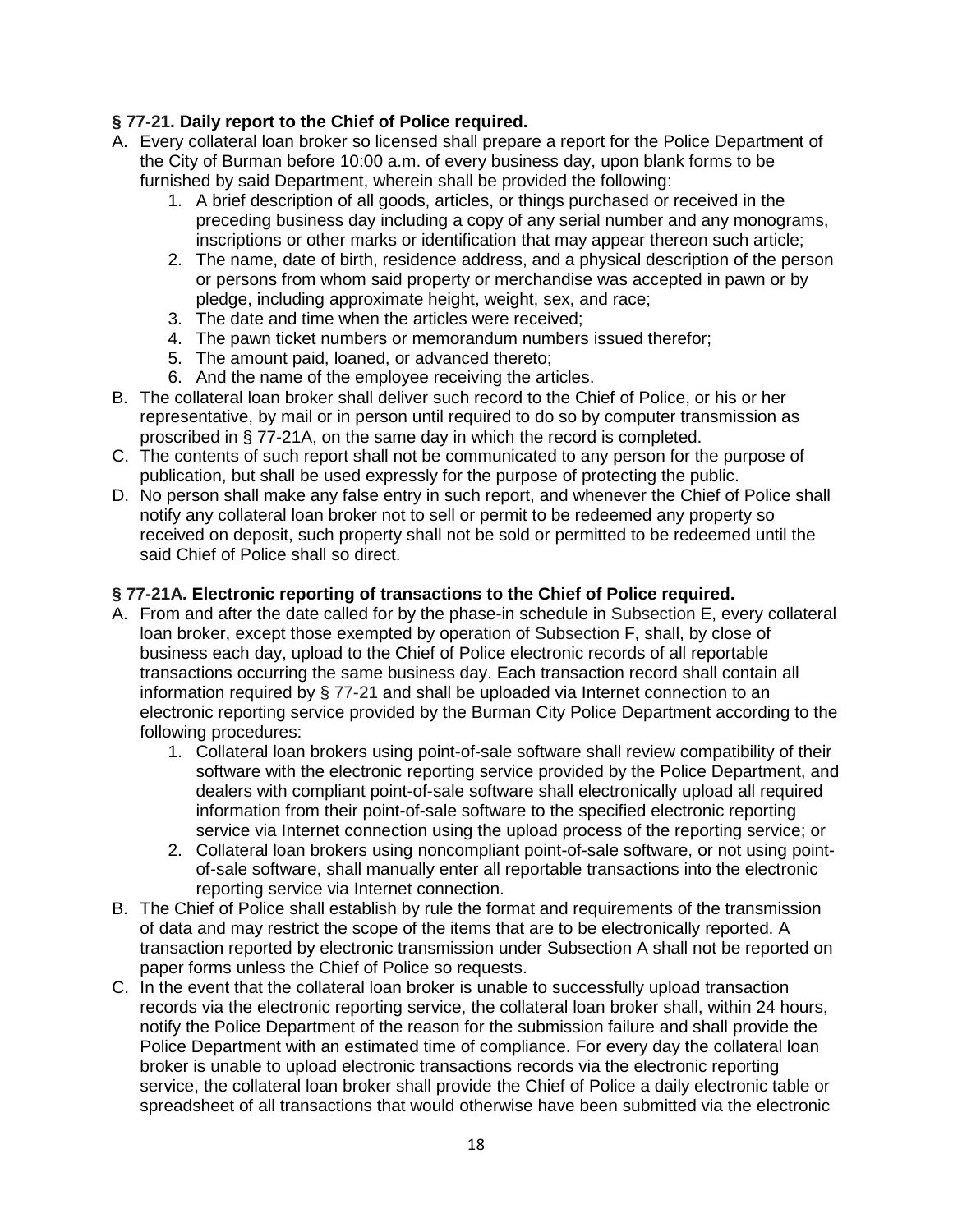reporting service. This data shall be either hand delivered or e-mailed to the Police Department no later than one business day after the transaction date.

- D. If the upload problem is determined by the Police Department to be the fault of the collateral loan broker, the collateral loan broker shall be charged a daily reporting failure fee of \$10 until the error is corrected. The fee is to offset the City Police Department's costs in converting the data from the paper format into electronic format. If the problem is determined by the Police Department to be due to factors not associated with the collateral loan broker, the collateral loan broker shall not be charged with the reporting failure fee. Upon correction of the problem, the collateral loan broker shall electronically upload the required information.
- E. Collateral loan brokers shall report their transactions electronically to the Chief of Police as required by Subsections A and B from and after the following dates:
	- 1. For each collateral loan broker business for which a collateral loan broker license is first obtained on or after the effective date of the ordinance codified in this section, effective upon commencing business or one month after the effective date of the initial rules adopted pursuant to Subsection B, whichever is later;
	- 2. For each collateral loan broker business for which a collateral loan broker license was first obtained before the effective date of the ordinance codified in this section, no later than one month after the effective date of the initial rules adopted pursuant to Subsection B;
	- 3. The Chief of Police may, for good cause shown, grant a collateral loan broker dealer an extension of the otherwise applicable deadline to a date not later than six months after the effective date of this ordinance. An extension may only be granted upon written application by the collateral loan broker; upon showing that the collateral loan broker is making satisfactory progress toward acquiring computer programs and equipment to make the necessary transmission; and upon agreement by the collateral loan broker to pay the City of Burman a daily reporting fee of \$10 to offset the City Police Department's costs in converting the data from paper format into electronic form.
- F. If, after establishing the format and requirements for the transmission of computerized reports of transactions, the Chief of Police alters the required format, collateral loan brokers shall be given at least 30 days to comply with the new format requirements.

# **§ 77-22. Enforcement.**

- A. Pursuant to the General Business Law § 51, the City Clerk shall have full power and authority after notice and hearing before the City Board to impose fines and penalties of not less than \$25 nor more than \$100 upon persons offending against any of the provisions of the General Business Law Article 5, §§ 42 through 50, and may also suspend or revoke the license of the collateral loan broker willfully violating any of the aforesaid provisions. Each day of continued violation is a separate and distinct offense.
- B. The City Clerk, the Building Inspector, the Code Enforcement Officers, the Zoning Administrator and any police officer or peace officer as defined in the New York State Criminal Procedure Law shall have the authority to enforce the provisions of this chapter.
- C. Any member of the City of Burman Police Department shall have the authority, pursuant to New York State Criminal Procedure Law, to issue an appearance ticket subscribed by him/her directing a designated person to appear in a designated criminal court at a designated future time in connection with the alleged violation of this chapter or any order made hereunder.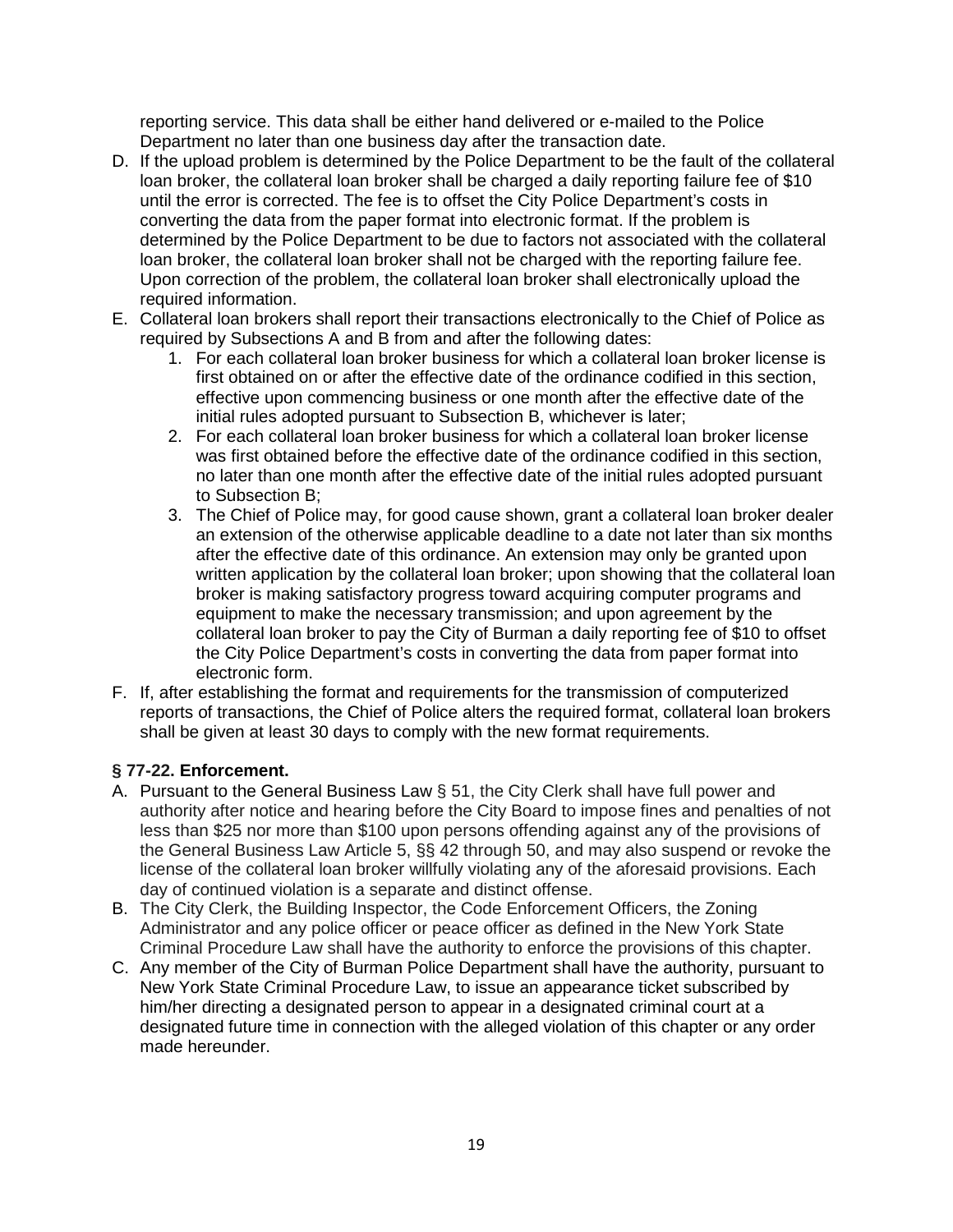# **§ 77-23. Revocation and suspension procedure; hearings; appeals.**

- A. Revocation and suspension procedure. A license issued under the provisions of this Article may be revoked or suspended by the City Clerk after notice for any of the following causes:
	- 1. Fraud, misrepresentation or a false statement contained in the application for the license;
	- 2. Any violation of either this chapter or Article 5 of the General Business Law;
	- 3. Conviction of any crime or offense involving moral turpitude;
	- 4. Conducting the activity as a collateral loan broker in an unlawful manner or in such a manner as to constitute a breach of the peace or to constitute a menace to the health, safety or general welfare of the public.
- B. Notice of revocation or suspension of a license shall be given in writing, setting forth specifically the grounds of the complaint. Before revoking any license granted herein, the City Clerk shall give the licensee 10 days' notice of a hearing before the City Clerk. Such notice shall be mailed, postage prepaid, to the licensee at his last known address.
- C. In addition to the above-provided penalties and punishment, the City of Burman also may maintain an action or proceeding in the name of the City in a court of competent jurisdiction to compel compliance with the provisions of this chapter or to restrain by injection any offense against this chapter.
- D. The Chief of Police, City Clerk and/or City Board may, after notice and hearing, revoke the license of any licensee convicted of robbery, burglary, theft, receiving stolen goods or any other crime involving moral turpitude after the license is granted.
- E. It shall be the duty of any police officer of the City of Burman to require any person seen to engage in collateral loan broking who is not known by such police officer to be duly licensed, to produce or display his or her collateral loan broker's license and to enforce the provisions of this article against any person found to be violating the same.
- F. Whenever any license shall be revoked, no refund of any unearned portion thereof shall be made, and no license shall be granted to any person whose license has been revoked within a period of one year form the date of such revocation. Notice of such revocation and the reason or reasons therefor in writing shall be served by the City Clerk upon the person named in the application by personal service or by mailing the same to the address given in the application and upon filing a copy of such with the City Clerk.
- G. The City Clerk shall record all convictions for violations of this article which are officially brought to his or her attention by any authorized agency or person.
- H. Hearings. Whenever it shall be provided herein that a hearing shall or may be held with respect to any matter:
	- 1. Such hearing shall be held on a date, at a place and hour designated by the City Board.
	- 2. The City Clerk shall give notice thereof, stating the name and address of the applicant or license holder concerned, the subject matter of the hearing and the date, place and hour thereof designated therefor, by mailing a copy thereof to the applicant or license holder concerned at the address shown on the most recent application of such applicant or licensee, at least 10 days before such hearing.
	- 3. If an applicant or licensee requires a hearing, the City Board shall designate two or more members of the Board to conduct said hearing.
	- 4. The applicant or license holder involved shall be entitled to be represented by legal counsel and to present such competent and material testimony or other evidence in his own behalf as may be relevant to the subject matter of the hearing.
	- 5. All witnesses shall be examined under oath.
- I. Appeals. The holder of any license which has been suspended or revoked and any applicant who shall have been denied a license under this Article may apply for a review of the action of the City Clerk as hereinafter provided: